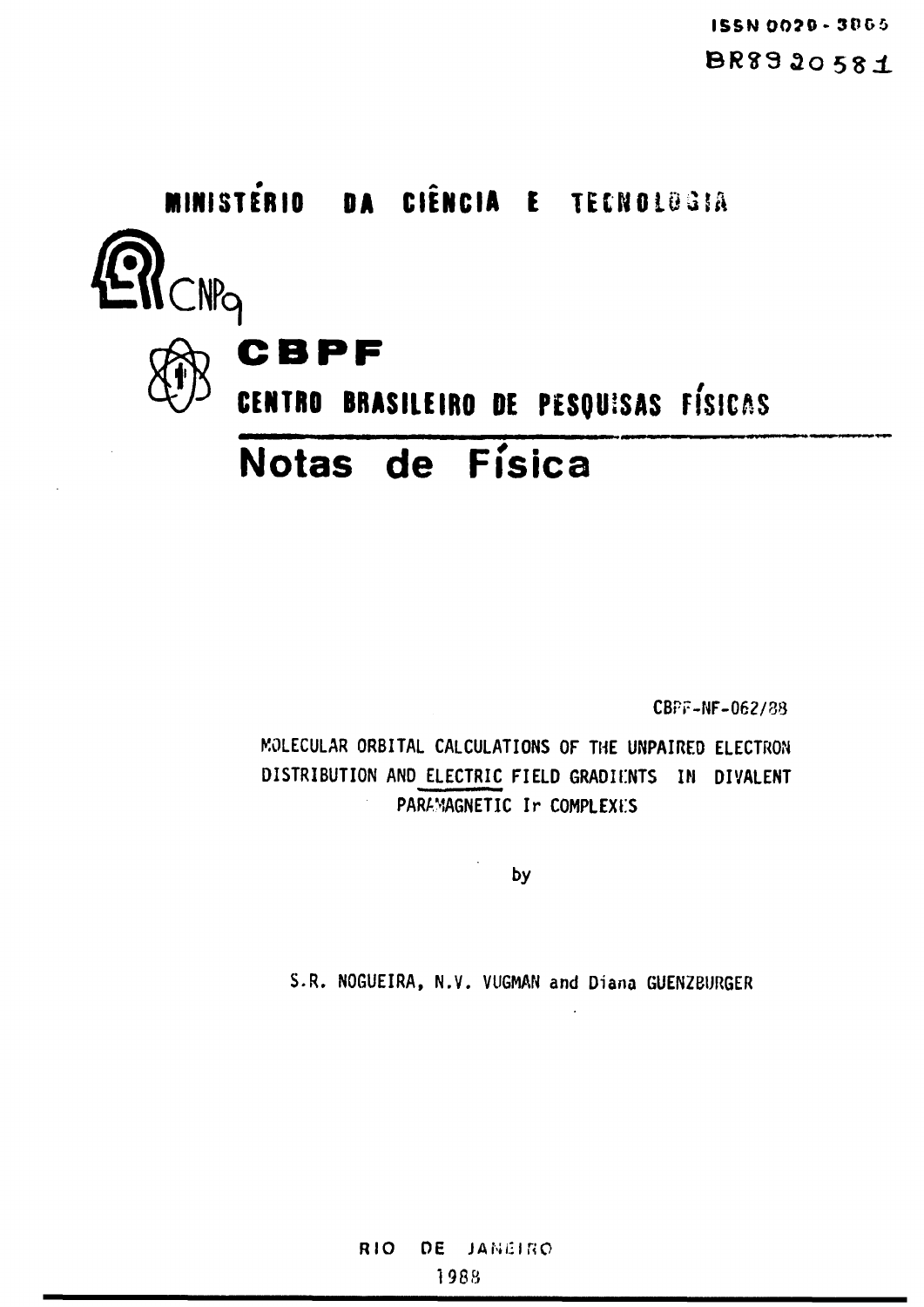**NOTAS DE FÍSICA é uma pré-publicação de trabaiho original em Fisica**

**NOTAS DE FlSICA is a preprint of original works un published in Physics**

 $\blacksquare$ 

Ġ,

Pedidos de cópias desta publicação devem ser envia **dos aos autores ou a:**

**Requests for copies of these reports should be addressed to:**

> **Centro Brasileiro de Pesquisas Fisicas Xrea de Publica^oes Rua Dr. Xavier Sigaud, 150 - 49 andar 22.290 - Rio de Janeiro, RJ BRAS1L**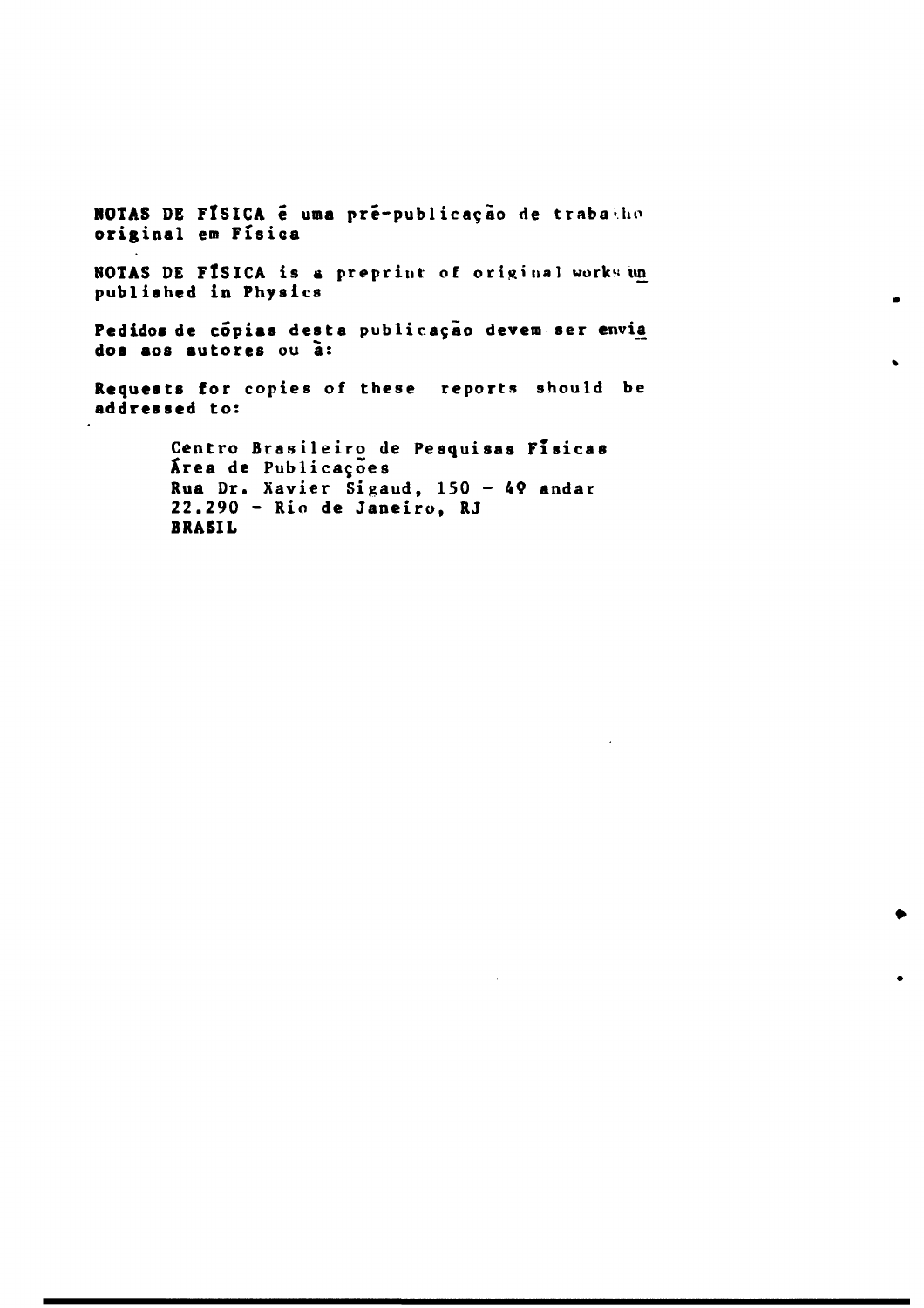**CBPF-NF-062/88**

**tf.LECULAR ORBITAL CALCULATIONS OF THE UNPAIRED ELECTRON rISTRIBUTION AND ELECTRIC FIELD GRADIENTS IN DIVALENT PARAMAGNETIC Ir COMPLEXES**  $\ddot{\phantom{a}}$ 

**by**

**S.R. NOGUEIRA\*. N.V. VUGMAN\* and Diana GUENZBURGER+**

**Centre Brasileiro de Pesquisas FTsicas - CBPF/CNPq Rua Dr. Xavier Sigaud, 150 22290 - Rio de Janeiro, RJ - Brasil •Universidade Federal do Rio de Janeiro • UFRJ Instituto de Fisica Cidade Universitaria - IIha do Fundao 21945 - Rio de Janeiro, RJ - Brasil**

 $\ddot{\phantom{0}}$ 

 $\mathbf{r}$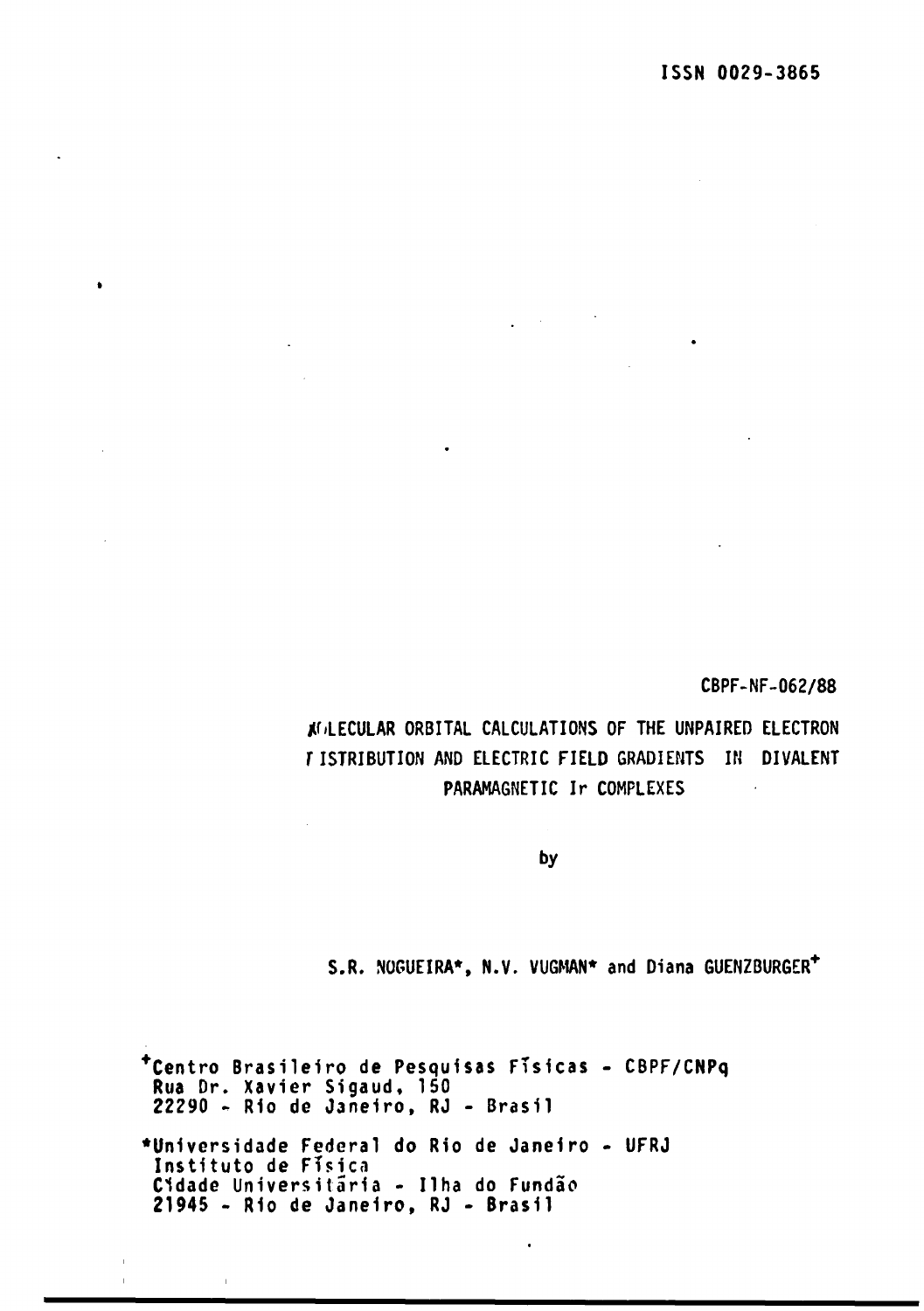#### **ABSTRACT**

Semi-empirical Molecular Orbital calculations were performed for the paramagnetic complex ions  $[\text{Ir (CN) }_{5}]^{3-}$ ,  $[\text{Ir (CN) }_{5}C\ell]^{4-}$  and [Ir(CN)<sub>4</sub>Cl<sub>2</sub>]<sup>4-</sup>. Energy levels schemes and Mulliken-type populations were obtained. The distribution of the unpaired spin over the atoms in the complexes was derived, and compared to data obtained from Electron Paramagnetic Resonance spectra with the aid of a Ligand Field model. The electric field gradients at the Ir nucleus were calculated and compared to experiment. The results are discussed in terms of the chemical bonds formed by Ir and the  $\frac{1}{2}$  is the chemical bonds for the chemical bonds for the chemical by Ir and the chemical by Ir and the chemical by Ir and the chemical by Ir and the chemical by Ir and the chemical by Ir and the chemical by Ir and t

Key-words: Ir complexes; Molecular orbital; Electric field gradient.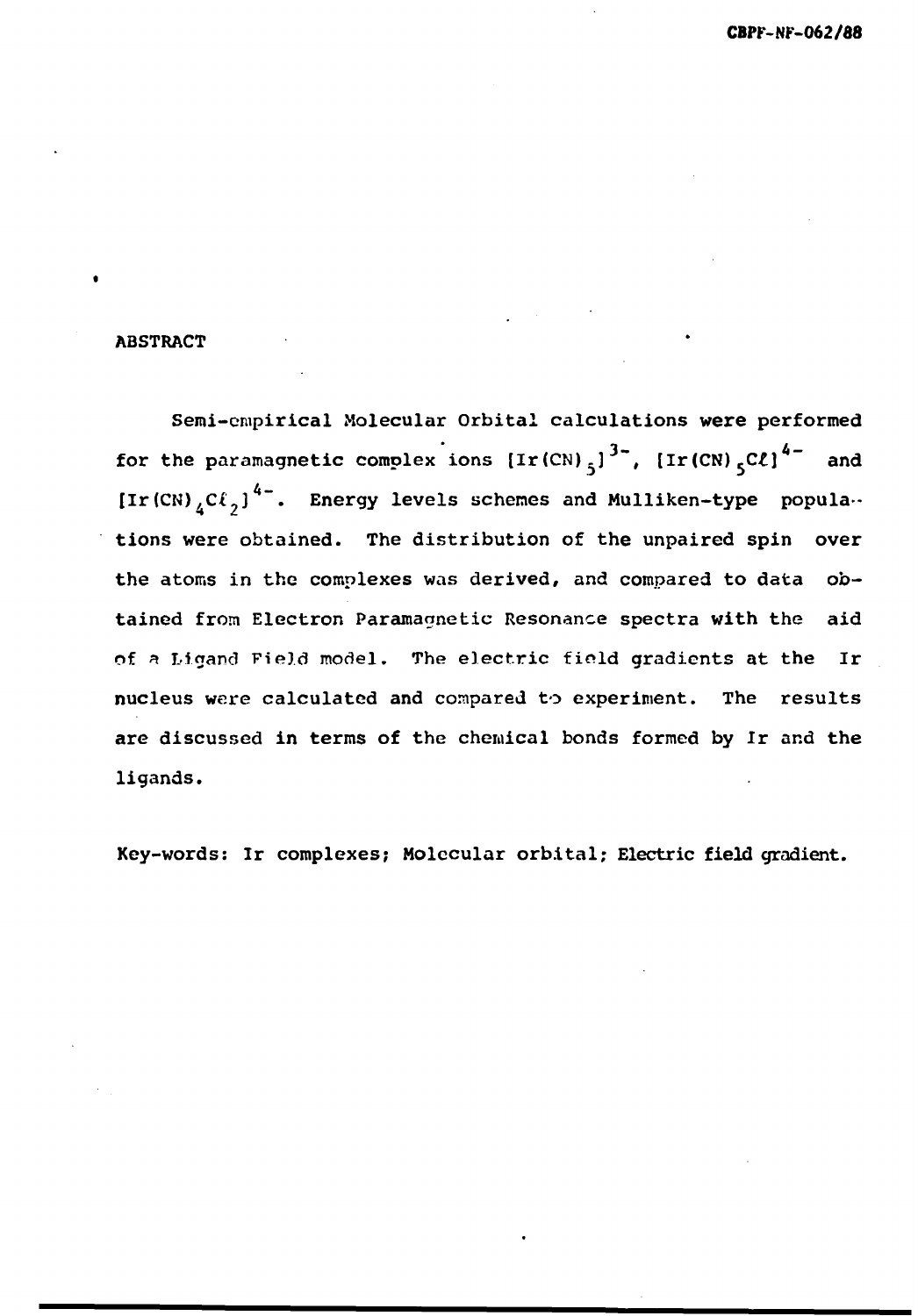#### **1 INTRODUCTION**

**There has been considerable interest in the electronic structure and spectroscopic properties of the transition metal cyanide complexes. Some of these complexes are diamagnetic but can be made paramagnetic by capturing electrons produced by irradiation with X-rays. The metal ions in the irradiated complexes may show unusual and unstable oxidation states and their properties can be in vestigated by Electron Paramagnetic Resonance (EPR) .**

**We have been interested in the EPR of transition metal hexacyanide complexes inserted in alkali halide host lattices for the** past several years<sup>(2)-(7)</sup>. Alkali halides have been the most fancied **host crystals for incorporating the transition metal complexes in diluted and isolated form for the EPR studies. This has been possible because of the good matching of the symmetry and size of sev eral transition metal cyanide complexes with several appropriate alkali halide lattices.**

**The measured EPR spectra reveals the presence of several d<sup>7</sup> low spin paramagnetic species in irradiated crystals. The species can be divided into three categories i.e. pentacyano/hexacyano, mono-and di** chlorinated species<sup>(2)</sup>.

**The spin-Hamiltonian used to interpret the EPR spectra includes an electronic Zeeman interaction (effective spin S=l/2), a hyperfine interaction between the electron magnetic moment and the magnetic moments of nuclei with non-null nuclear spin, and a quadrupolar interaction between the nuclear quadrupole moment of the metal ion and the electric field gradient (EPG) at the nuclear site. Additional terms** including nuclear Zeeman interactions are ignored, as their first order contri **bution to the spectra arc usually small enough to be neglected.**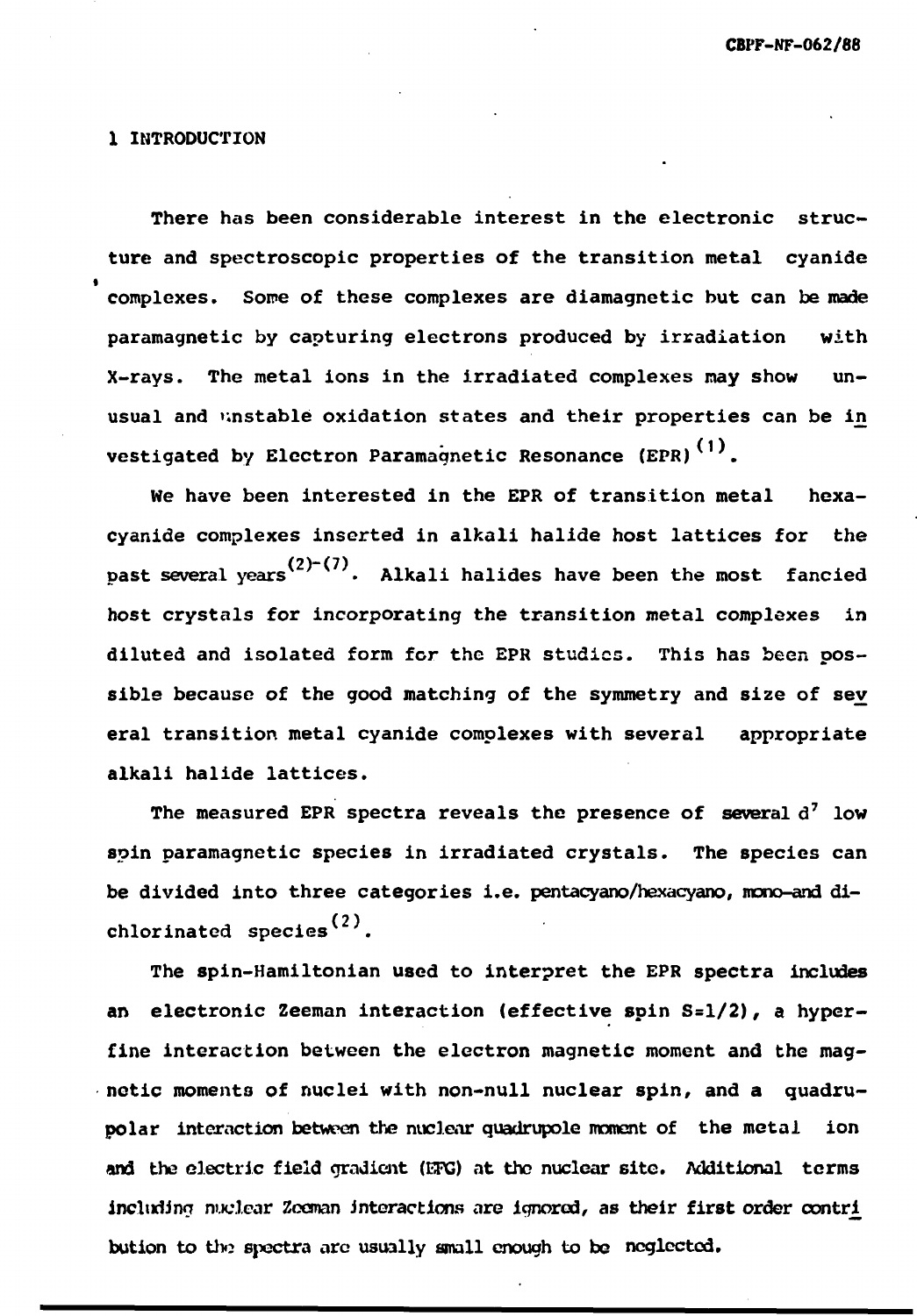Usually quadrupolar interactions are not detected in EPR spectra, as they arc much smaller than magnetic hyperfinc interactions. However, when a nucleus combines a small magnetogyric ratio and  $\mathbf a$ rather large nuclear quadrupole moment and is located in a site with a non-null EFG, the quadrupole term in the spin-Hamiltonian can be of the same order of magnitude as the magnetic hyperfine one. EPR spectra then become very unusual, and the quadrupolar interaction can be accurately measured, as is the case for divalent iri- (7) dium and monovalent osmium complexes

We will focus on the divalent Iridium Cyanide complexes that are formed by irradiation of  $[Ir(CN)]_6]^{3-}$  in alkali chloride host lattices, namely  $\left[\text{Ir(CN)}_{5}\right]^{3+}$ ,  $\left[\text{Ir(CN)}_{5}\text{C}\ell\right]^{4+}$  and  $\left[\text{Ir(CN)}_{5}\text{C}\ell\right]^{4+}$ . For these species, we obtained the spin distribution on the different atoms from the measured spin-Hamiltonian parameters accordingly to a Ligand Field model, described below, which has been extensively used in the literature $^{(8)}$ ; EFG values were taken directly from the measured quadrupolar interactions.

For the purpose of interpreting this experimentally - derived data in terms of the chemical bonding within the complex ions, we have performed semi-empirical Molecular Orbital (MO) calculations for the species above, thus obtaining the general characteristics of their electronic structure. The distribution, in terms of Mulliken-type populations, of the unpaired electron over the atoms of the complexes was derived and compared to the corresponding EPR data. We also obtained the electric field gradients at the Ir nucleus for the three complexes; these calculated values were compared to the experimental values, and the relative importance of the 5d and 6p contributions tc the EFG was assessed, aa well as the influence of the Ir-C $\ell$  bond distance in the complexes.  $\left[\text{Ir}(\text{CN})\right]^{4-}$ 

— 2 —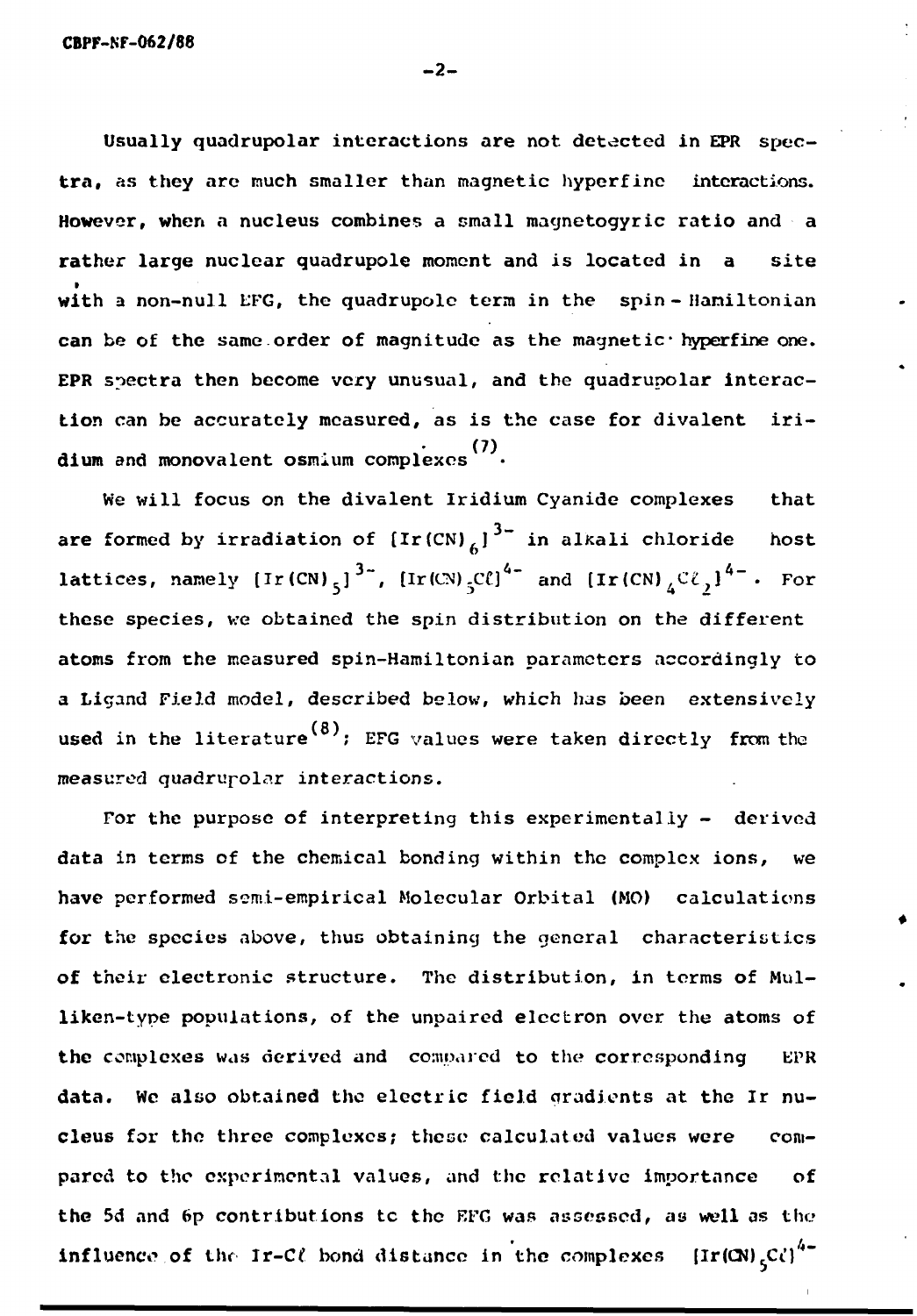and  $[\text{Ir (CN)}_{4}C\ell_{2}]^{4-}$ .

In Section 2 we describe the Ligand Field model which was employed to derive the unpaired electron distribution from the EPR data; in Section 3 we describe the Molecular Orbital method; in Section 4 are given the results obtained with the MO calculations and compared to the experimental parameters; finally, in section 5 we give a summary of the main conclusions drawn.

2 THE LIGAND FIELD MODEL

For a C<sub>4</sub> or D<sub>4h</sub> symmetry low spin system the unpaired electron occupies a d  $_2$  orbital ( ${}^2\text{A}^-_1$  on  ${}^2\text{A}^-_{1\,\,\sigma}$  ground state). Spin-orbit coupling causes the admixture of the ground state configuration with the <sup>2</sup>E state from excited configurations (only the first one is usually considered in the calculations). The  $E' \alpha' >$  components of the Kramer's doublet for these two configurations, in the complementary scheme, are  $|b_1^2 a_1^*|$  and  $|a_1^2(1)|^2$ , respectively.

In the Ligand Field model, the atomic d orbital is allowed to mix with the ligand orbitals, so the corresponding orbitals can be written

$$
a_1 = \alpha \tilde{a}_1 - \alpha' \tilde{f}_{a_1} \text{ and } (1) = \beta(\tilde{1}) - \beta' \tilde{f}_{a_1}
$$

where  $\tilde{a}_1$  is the  $5d_{z^2}$  orbital with mixing coefficient  $\alpha$  and (1) the partner in the Kramer's doublet;  $\Psi_a$  and  $\Psi_f$  are linear combinations  $a_1$   $b_1$ of the ligand orbitals of appropriate symmetry. The symbol "-" in dicatcs an atomic orbital.

**- 3 -**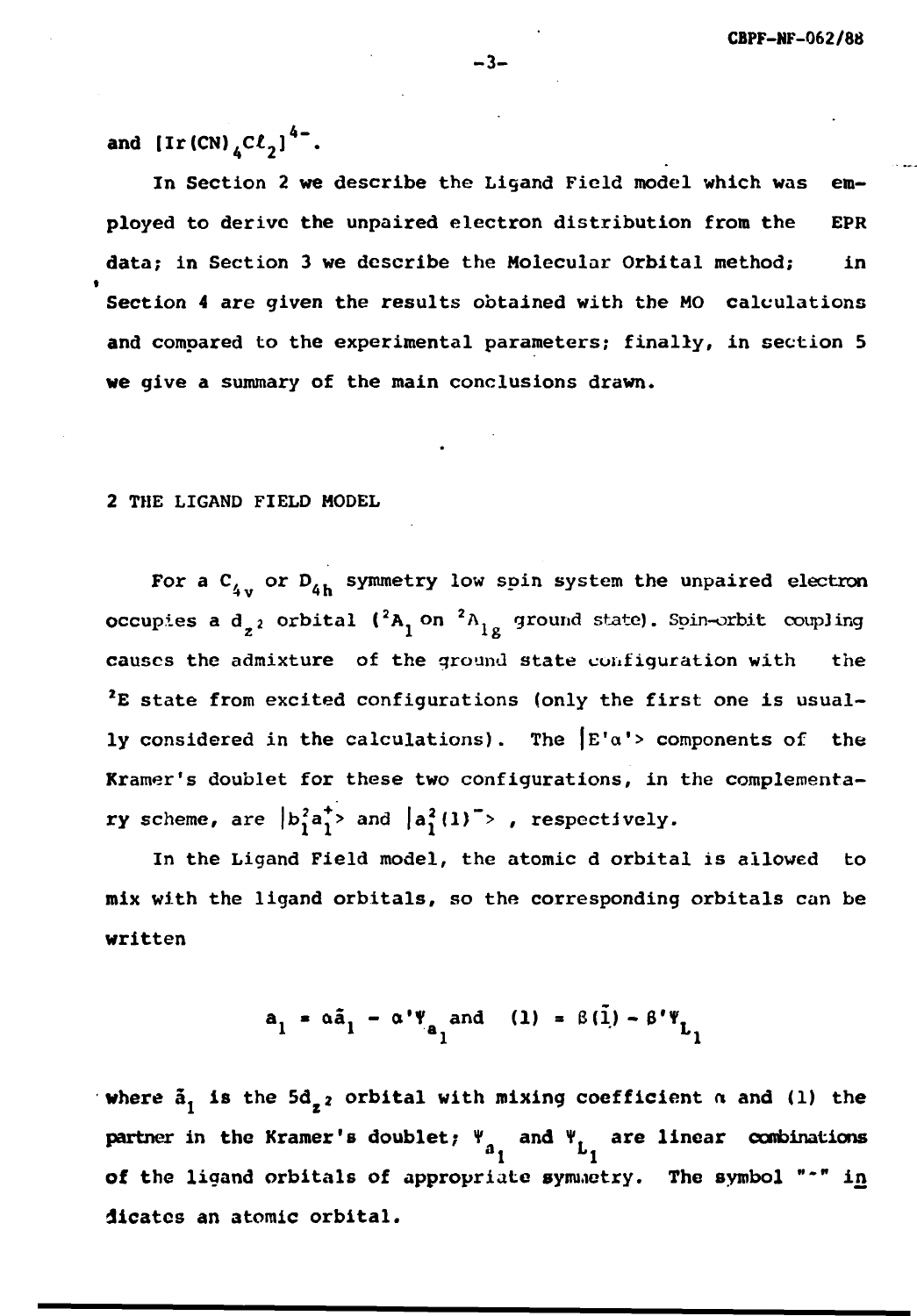CBPF-NI-062/88

After diagonalization of the spin-orbit interaction matrix and evaluation of the components of the g and A tensors<sup>(3)</sup> we get

$$
g_{\parallel} = g_0 \cos 2\theta + 2k'' \sin^2 \theta \tag{1}
$$

$$
\mathbf{g}_{\perp} = \mathbf{g}_{0} \cos^{2} \theta + \sqrt{6} \mathbf{k}^{\dagger} \sin 2 \theta \tag{2}
$$

$$
A_{\parallel} = \left\{ -\kappa + \frac{4}{7} \, \alpha^2 \cos^2 \theta + \frac{12}{7} \, \beta^2 \sin^2 \theta + \left( \sqrt{677} \right) \alpha \beta \sin 2\theta \right\} P \tag{3}
$$

$$
A_{\perp} = [-\pi - \frac{2}{7} \alpha^2 \cos^2 \theta - \frac{6}{7} \beta^2 \sin^2 \theta - \frac{15}{14} \sqrt{6} \alpha \beta \sin 2\theta ] P \qquad (4)
$$

k' and k" are orbital reduction factors defined by the following expressions:

$$
k' = \langle 1 \rangle \left[ \ell_+ |a_1\rangle / \tilde{6} = \alpha \beta - \alpha \beta' S_e^{-\alpha' \beta S} a_1 + (\alpha' \beta' / \sqrt{6}) \langle \Psi_L | \ell_+ | \Psi_{a_1} \rangle \right]
$$
  

$$
k'' = \langle 1 \rangle \left[ \ell_z | (1) \rangle = 1 - \beta'^2 (1 - \langle \Psi_L | \ell_z | \Psi_{L_1} \rangle) \right]
$$

 $S_g$  and  $S_{a_1}$  are the overlap integrals  $\langle (\tilde{1}) | \Psi_L \rangle$  and  $\langle \tilde{a}_1 | \Psi_{a_1} \rangle$ , respectively. The angle  $\theta$  is such that tan2 $\theta = \frac{\sqrt{6}k'y}{1+yk''/2}$ , where  $y \in \sqrt{(\mathbb{E}_2 - \mathbb{E}_1)}$ ,  $\ge$  is the spin-orbit coupling constant,  $\mathbb{E}_2 - \mathbb{E}_1$  is the energy difference between the two mixing configurations,  $\kappa$  is the isotrepic Fermi contact constant and  $P = \sigma_0 \sigma_n \beta_e \beta_n \leq r^{-3}$ .

The sign of the spin-crbit coupling constant has already been changed to give the right expressions for  $d^7$ , not  $d^3$  configuration.

Formulas (1) to (4) are a set of four equations and  $six$  $un$ knowns. By changing k" and B usually from 1.0 to 0.6 the  $g_{\parallel}$ ,  $g_{\perp}$ ,  $A_{\parallel}$  and  $A_{\perp}$  can be fitted to give the values of the various parameters; this results in an uncertainty which is of the order of the uncertainty introduced by the experimental errors. Only the combi nation of signs for the hyperfine splitting which gives an accep-'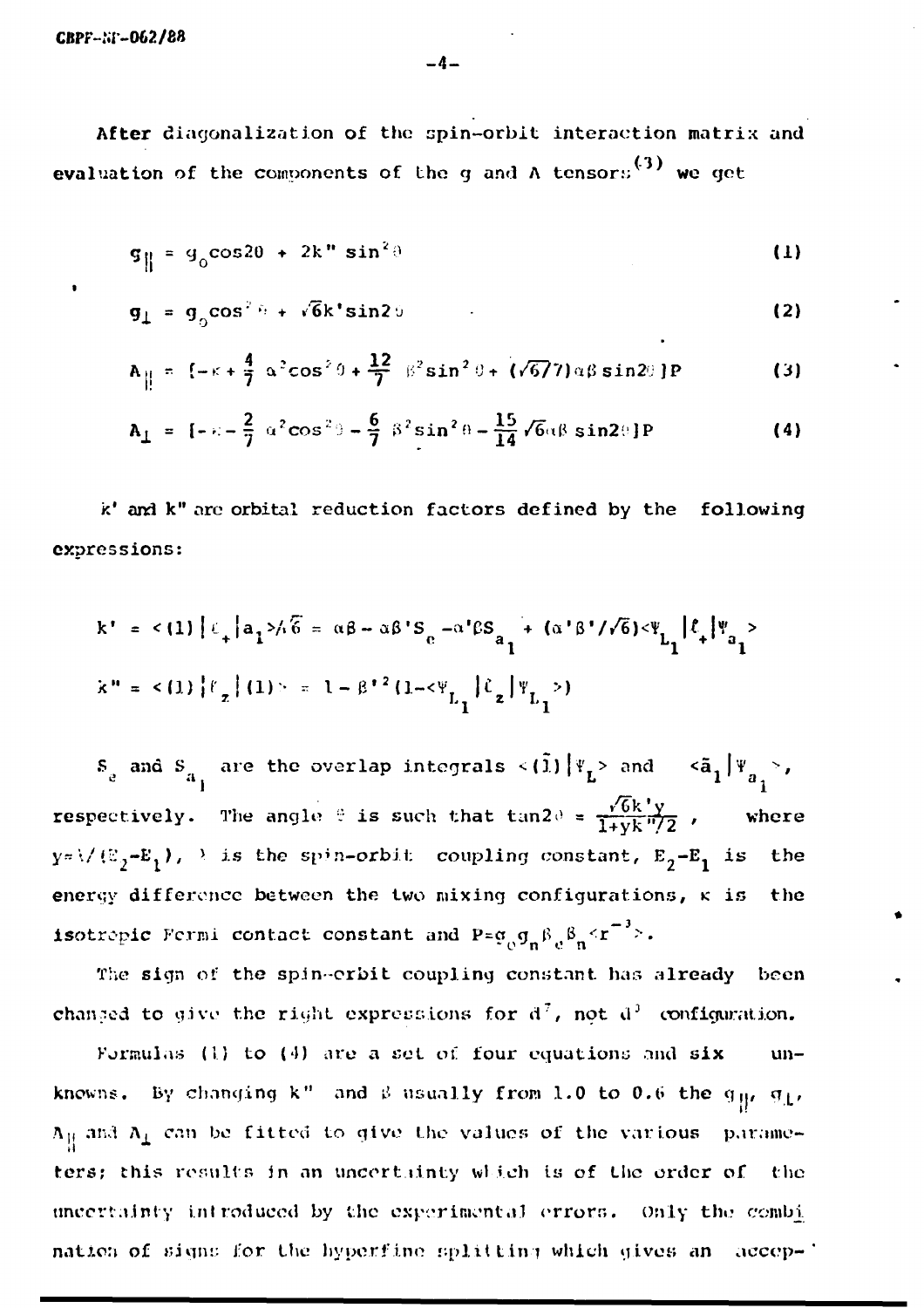table value of  $|a|^2$  is chosen.

The core polarization field per unpaired spin can be calculated **from** the Fermi contact constant by the relation

$$
\chi = -\frac{3}{2} \kappa \langle r^{-3} \rangle \tag{5}
$$

**(9).** The spin densities at the ligands are given by

$$
f_s^L = (A_{\parallel}^L + 2A_{\perp}^L) / (3A_s^{theo})
$$
 (6)

$$
\mathbf{f}_{\mathbf{p}}^{\mathbf{L}} = (\mathbf{A}_{\parallel}^{\mathbf{L}} - \mathbf{A}_{\perp}^{\mathbf{L}}) / (3\mathbf{A}_{\mathbf{p}}^{\text{theo}})
$$
 (7)

where  $A_e^{theo} = (8\pi/3) g_n^8 g_n^9 g_e^8 |\Psi_e(0)|^2$  is the hyperfine coupling which would arise from an unpaired electron in a ligand valence-shell s orbital and  $A_n^{theo}$  = (2/5)g<sub>n</sub>  $g_n g_p s_p < r^{-3}$  is half the coupling constant in the direction of the orbital which would arise from an electron in a **valence-shell p** orbital<sup>(10)</sup>.  $A^L_{\parallel}$  and  $A^L_{\perp}$  are the components of hyper **fine coupling tensor with ligend L.**

#### **3 THE MOLECULAR ORBITAL METHOD**

**He have performed Molecular Orbital calculation s for the Ir complexes, employing the semi-empirical method put forward by** Balllmusen and Gray and described in detail elsewhere<sup>(11)</sup>. This method is based on the earlier method of Wolfsberg and Helmholz<sup>(12)</sup> for transition metal complexes, with some improvements added, the most noteworthy being a self-consistency scheme which we describe briefly in what follows, and it may be considered a variant of the method

in what follows, and it may be considered a variant of the method it may be considered a variant of the method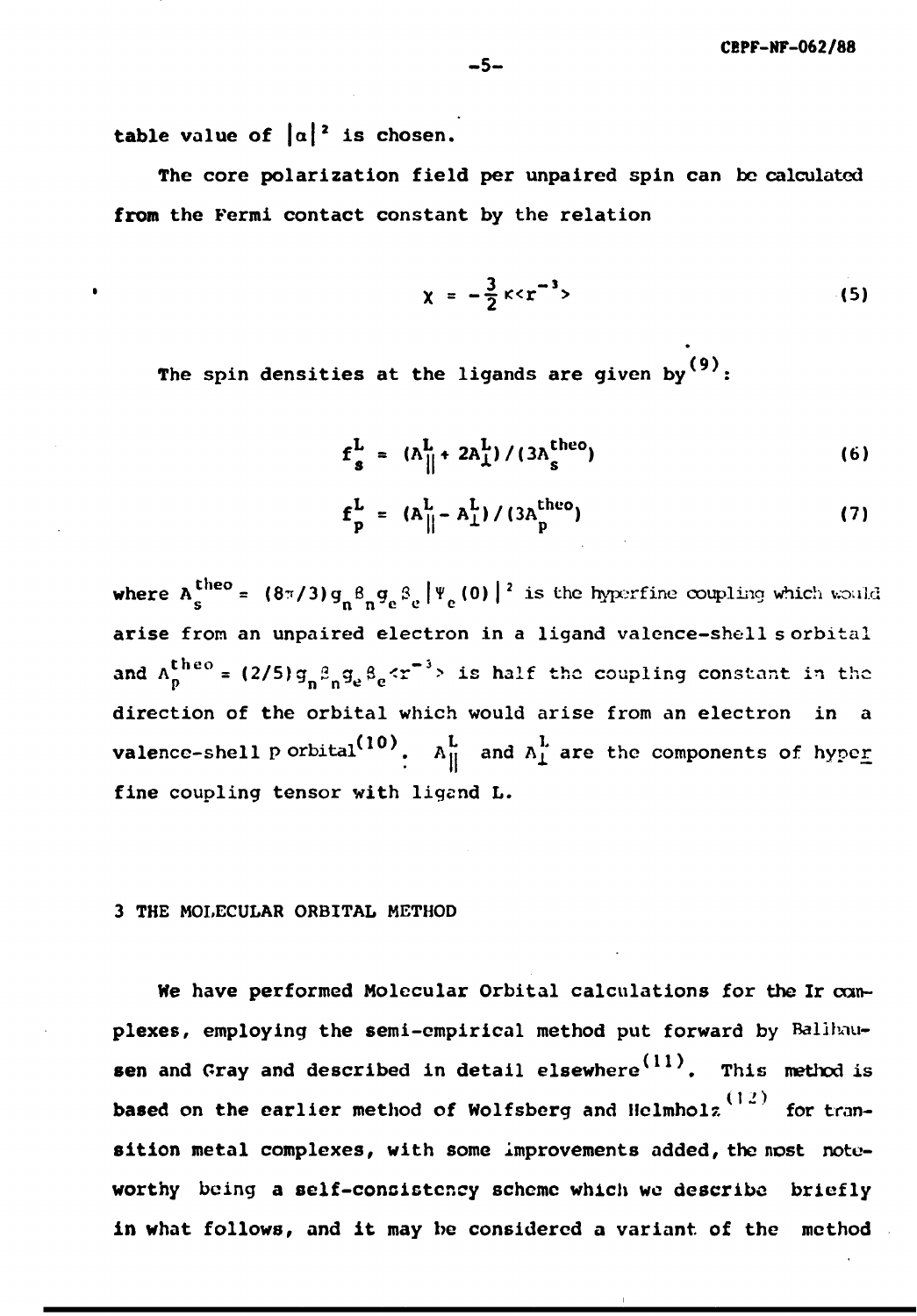known as "Extended Hückel". Many properties of transition metal (11) complexes have been successfully studied with this scheme ; in particular, this method has been proven useful in investigating the electric field gradients in covalent Ru compounds<sup>(13)</sup>.

The problem consists of solving the secular equations of the variational method:

$$
([H] - [E] [S]) [C] = 0
$$
 (8)

to obtain the energies and the coefficients of the Molecular Orbitals  $\Psi_i(\vec{r})$  expanded on a basis of valence symmetrized atomic or bitals  $\chi_i^s(\vec{r})$ :

$$
\Psi_{i}(\vec{r}) = \sum_{j} \chi_{j}^{s}(\vec{r}) C_{j i}
$$
 (9)

The diagonal elements of the Hamiltonian matrix are approximated as the Valence Orbital lonization Potentials (VOIPs), which depend on the charge nnd configuration of the atom. After each tino the secular equations are solved, a Mulliken-type population analysis is performed and 5d, 6s and 6p populations are determined for the central Ir atom. The charge and configuration defined in this way is used to obtain a new set of VOIPs for Ir and construct a new Hamiltonian matrix in Eqs.  $(8)$ , which are solved - again to generate a new set of populations. This procedure is ite rated until there is no significant difference between the input Ir configuration used to calculate the VOIPs and the output populations.

For the 3d and 4d transition series, the dependence of the VOIPs on the charge and configuration of the atom may be: obtained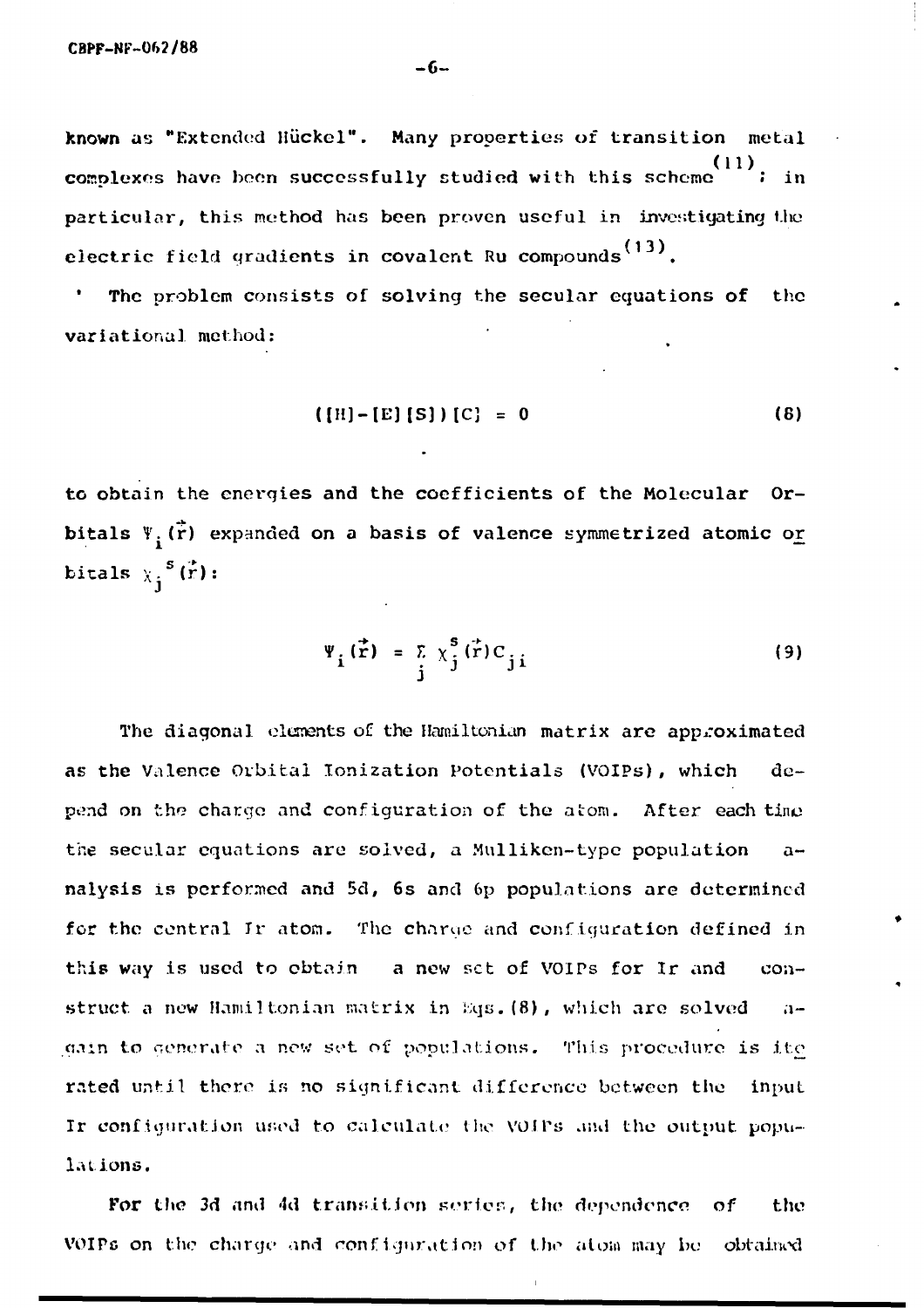from the large amount of available data on atomic spectra  $(14)(15)$ . However, the situation is quite different for the 5d transition elements, since for these the experimental data is very scarce. For this reason, we have obtained VOIPs for Ir theoretically, by atomic • self-consistent relativistic numerical Dirac-Slater calculations, in the local density approximation<sup>(16)</sup>. The Kohn-Sham-Gaspar local exchange potential was employed  $(17)$ . The "transition state" concept<sup>(18)</sup> was used to define Ionization Potentials. In the "transition state" scheme, the Ionization Potential of an atom in a given configuration is the energy of the orbital from which the ionization occurs, in a self-consistent calculation in which  $1/2$  electron has been removed from this orbital. These calculations yielded good results, as compared to experimentally derived VOIPs, when applied to the few confiqurations for which measurements are available. Calculated VOIPs for Ir, obtained in this manner, are given in Table I. Details of the atomic Dirac-Slater calculations, as well as calculated VOIPs for other 5d transition elements, will be well as calculated VOIPs for  $(19)$  for other  $5$ d transition elements, will be transition elements, will be transition elements, will be transition elements, will be transition elements, will be transition elements, will zation Potentials for Ir obtained with relativistic selfconsistent atomic calculations ensures that relativistic effects are also being taken into account, although partially and indirectly, in the Molecular Calculations, since the VOIPs are used in the  $[H]$  matrix in Eq.8. The relativistic treatment in qeneral gives Ionization Potentials which are higher for the "s" electrons (the orbitals are contracted) and smaller for "d" (the or bitals expand), as compared to non-relativistic calculations. Welg tivistic calculated VOIPs have been used in other reported semi-em pirical MO calculations for molecules containing heavy atoms<sup>(20)(21)</sup>.

The energies of orbitals  $\sigma(CN)$ ,  $\pi(CN)$  and  $\pi*(CN)$  were taken from

The energies of orbitals c(CN), n(CN) and TI\*(CN) and TI\*(CN) were taken from taken from taken from the energies

- 7-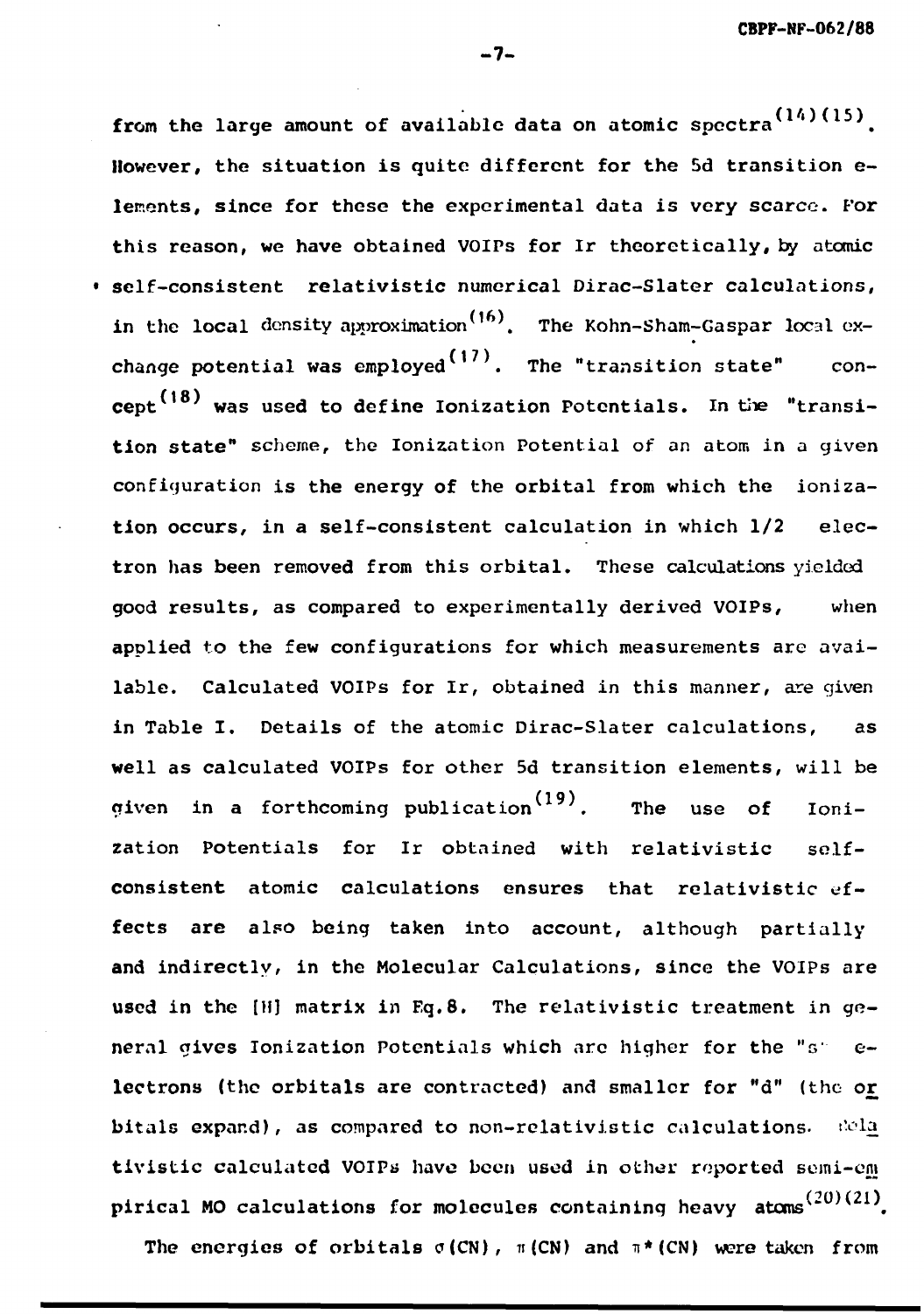reference (22) and were obtained from ionization potentials and spectroscopic transitions. Atomic energies for Cf(3s) and C£(3p) orbitals were taken from Ref. (14); a slightly lower energy is used for the 3p orbital participating in  $\sigma$  MOs.

' The non-diagonal elements of the Hamiltonian matrix were approxima ted as the geometrical average of the diagonal elements

$$
H_{ij} = -FG_{ij}(H_{ii} \cdot H_{jj})^{1/2}
$$
 (10)

in which  $G_{i,i}$  are group overlap integrals<sup>(11)</sup> and F is an empirical parameter obtained by approximately fitting the electronic transi- $3-$  betwell: the entired exections of  $Im(ON)$   $3$ tions of  $U_{\ell}(c_0)\ell_1$  . We early the optical spectrum of  $U_{\ell}(c_0)\ell_1$ is rather limited, since the  $d + d$  bands occur at very high energies, being obscured by the high-intensity charge transfer bands $^{(23)}$ . Our adopted values  $F_0 = 2.4$  and  $F_{\pi} = 2.0$  were obtained by an approximate fit to this spectrum. Atomic analytic Slater-type functions for Ir used in the evaluation of the overlap integrals of matrix [S] were obtained from the literature<sup>(24)</sup>; for the CN ligands, molecular LCAO functions were employed  $(22)$  with atomic "double- $\zeta$ " functions for C and N given by Clementi<sup>(25)</sup>. Cl functions used were also "double- $\zeta$ " functions of Clementi<sup>(25)</sup>.

The concept of atomic "populations" in a molecule is a very useful one in this context. Here we have adopted a variant of the Mulliken populations<sup>(26)</sup>, in which the overlap population is distributed among the atoms in a bond according to a weight proportional to the atomic coefficients in the MO<sup> $(27)$ </sup>. This definition is more appropriate for transition metal complexes that have occupied MOs which are nntibonding in nature, avoiding spurious "s" and "p" negative populations.

 $-8-$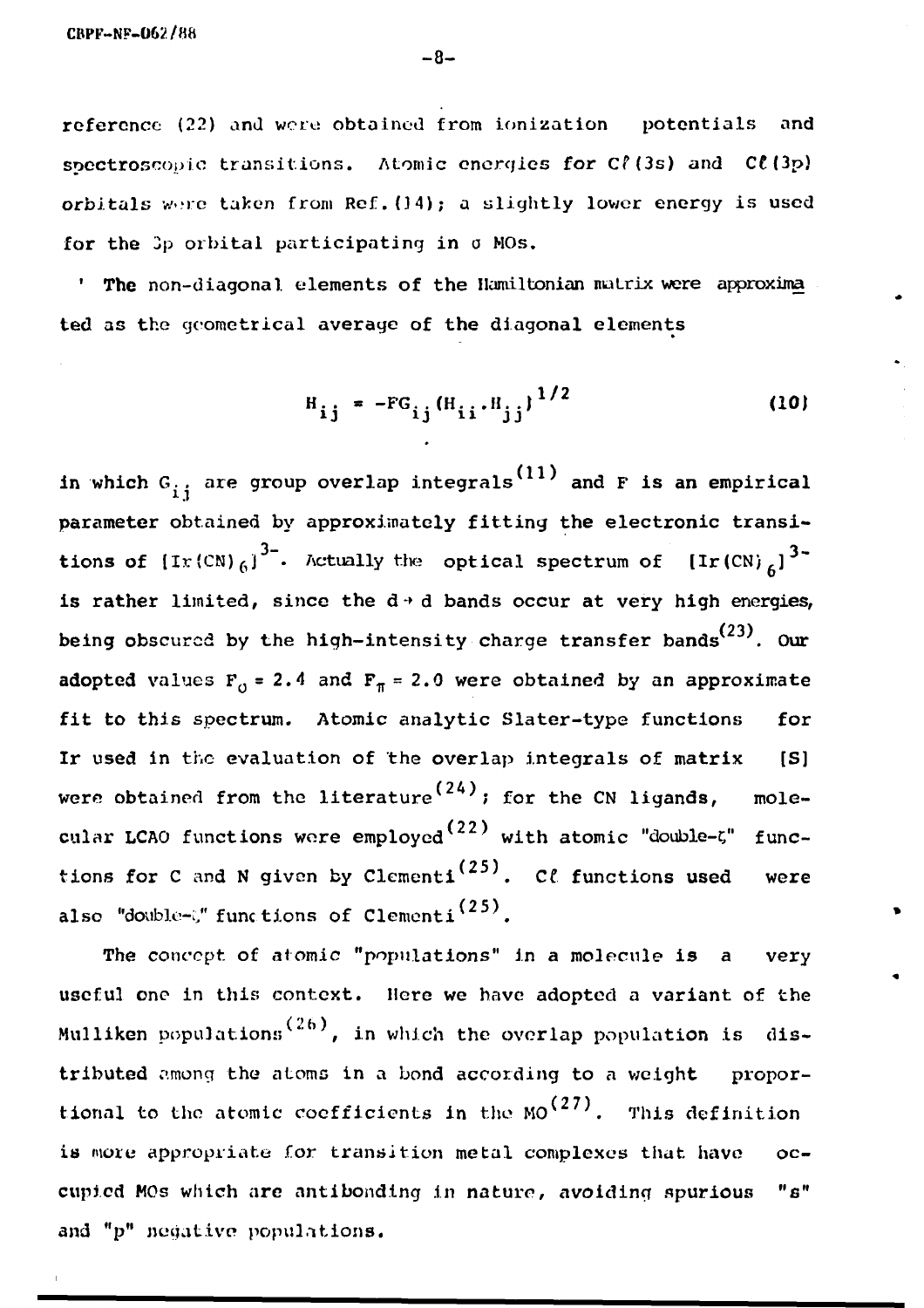The quadrupole interaction takes place between the quadrupole moment of the nucleus and the electric field gradient produced by the charge anisotropy around the probe nucleus. For the ground state of  $^{193}$ Ir with spin 3/2:

$$
\Delta E_{Q} = \frac{1}{2} \cdot eV_{zz}Q
$$
 (11)

where Q is the nuclear quadrupole moment and  $V_{i,j}$  is the EFG. In Molecular Orbital theory we have (in atomic units):

$$
\frac{V_{zz}}{e} = \sum_{k} Z_k \frac{3z_k^2 - r_k^2}{r_k^5} - \sum_{i} n_i < \phi_i \left| \frac{3z^2 - r^2}{r^5} \right| \phi_i >
$$
 (12)

where the first summation is the contribution of the nuclei of charge  $z<sub>L</sub>$  surrounding the probe atom, and the second is the electronic con tribution, summed over Molecular Orbitals  $\phi_i$ , with occupation n..

In the present approximation, only the valence electrons are considered to contribute to the EFG, and an approximated form of obtaining the EFG is employed, which consists of calculating q for atomic 5d and 6p orbitals occupied by a number of electrons equal to their Mulliken-type populations obtained from the molecular cal culations. In this atomic-like model, the electric field gradient matrix elements are integrated over atomic functions, resulting in the Gaunt coefficients obtained from integration over the angles, multiplied by  $\langle r^{-3} \rangle$  values calculated over the atomic radial functions. One has then:

$$
\frac{V_{zz}}{e} = \frac{4}{7} \langle r^{-3} \rangle_{5d} \left[ (n_{x^2-y^2} - n_{z^2}) + (n_{xy} - n_{xz(yz)}) \right] + \frac{4}{5} \langle r^{-3} \rangle_{6p} (n_{x(y)} - n_{z})
$$
\n(13)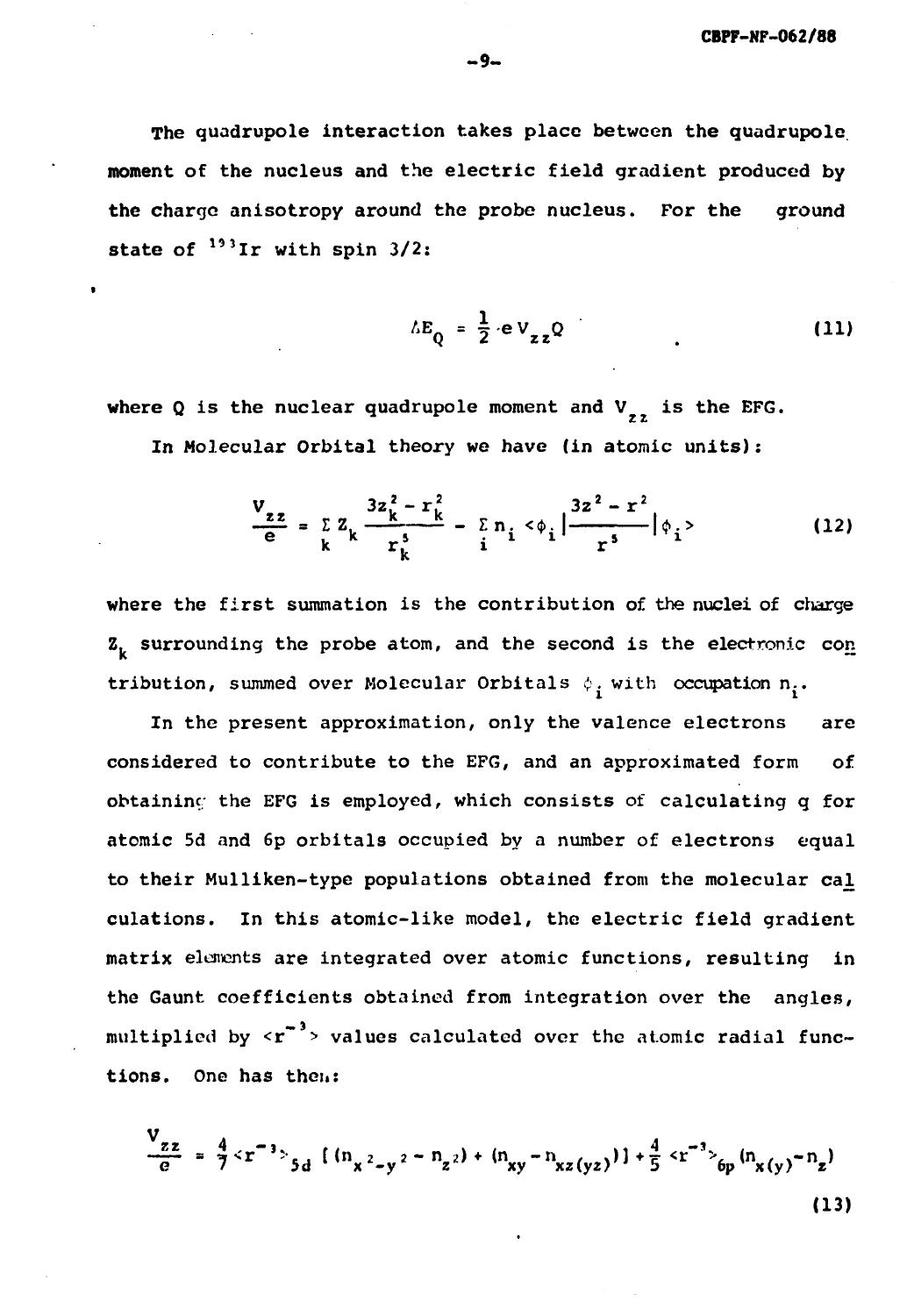where  $\mathbf{n}_{\mathbf{x}^2-\mathbf{y}^2}$ , etc., are Mulliken-type populations.

A correction for core polarization effects may be obtained by  $\tt multiplication$  by the Sternheimer factor $^{(28)}$ . However, as these were derived for free atoms, we prefer not to employ them here, since there is evidence that they may change considerably in a molecular situation $^{(29)}$ .

In extracting the EFG from the quadrupole interaction values (Eq.ll) taken from the EPR spectra, it is necessary to have a value for the nuclear quadrupole moment Q of  $^{193}\text{Ir.}$  Values reported in the literature, usually derived from atomic hyperfine structure, cluster around +0.7b  $^{(30)}$ ; we adopt the value +0.78b, cited in the compilation of electric field gradients by Vianden  $(31)$ . The radial integrals  $\langle r^{-3} \rangle_{5,1}$  and  $\langle r^{-3} \rangle_{6,1}$ , which enter the evaluation of q in Eq. 13, were determined by atomic calculations (non-relativistic) for each configuration obtained from the MO calculations.

#### 4 RESULTS AND DISCUSSION

## 4.1 Electronic structure

Molecular Orbital calculations were performed for the  $[\text{Ir}(\text{CN})_{5}]^{3-}$ ,  $[\text{Ir(CN)}, \text{CC}]$ <sup>4-</sup> and  $[\text{Ir(CN)}, \text{CC}_2]$ <sup>4-</sup> complex ions. Inter-atomic distances between metal and cyanide ions were estimated by extrapolation of values known for other transition metal hexacyano complexes or by sums of covalent radii. The metal-chlorine distance taken to be half the lattice parameter, unless otherwise specified. This corresponds to the distance between the  $Cl<sup>+</sup>$  and the cation in the alkali chloride host. The values are:  $Ir-C=2.00 \text{ Å}$ ,  $C=N=1.16 \text{ Å}$ ,  $tr-C\ell = 2.814\hat{X}$  (NaCl),  $3.140\hat{X}$  (KCl),  $3.286\hat{X}$  (RbCl host lattice).

Ir-Cf » 2.814A (NaCO/ 3.14OJJ (KCf), 3.2BbX (RbCf host lattice).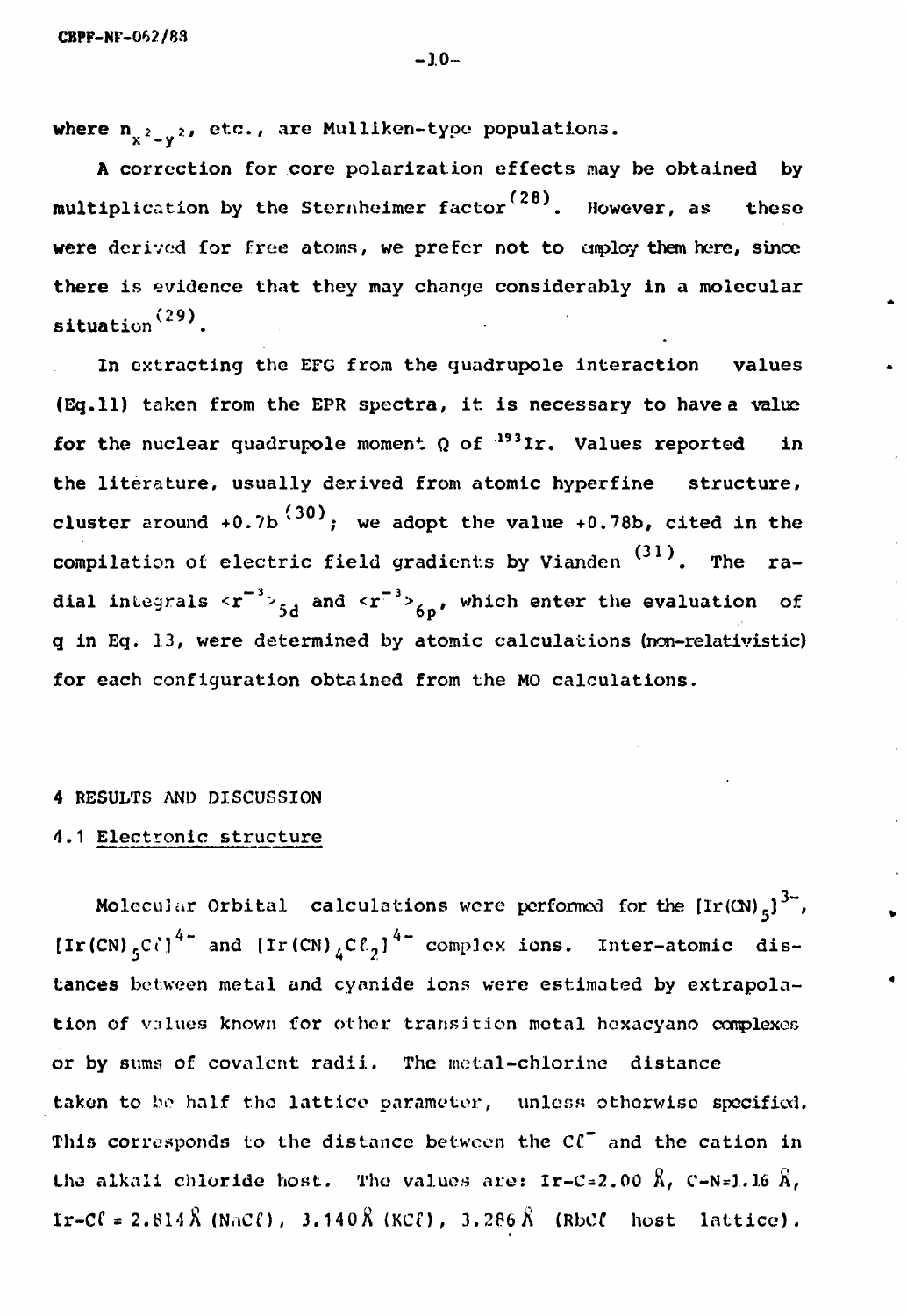ft distance approximately equal to the sum of the Ir **and** C£ cova.lent radii was also adopted. Since experimentally there is no way to determine wether the CL atom is placed at the proper lattice site or at shorter Ir-Cl distances, we consider both possibilities in the calculations. In Fig. 1 are depicted the complexes studied.

The metal ion is expected to lie out of the plane of the equa torial ligands in the penta-cyano and mono-chlorinated species (see Fig.1), as evidenced by EPR measurements $^{(2)}$ . Calculations for the energy defined as

$$
E = \sum_{i} n_i e_i \tag{14}
$$

which is the sum of the Molecular Orbital energies  $e_i$  -multiplied by their occupation  $n_i$ , were carvied out for several values of the angle ? between the principal symmetry axis of the complex and the equatorial Ir-CN bond. This quantity is expected to behave approximately in the same manner as the total energy of the molecule, when **a** structural parameter such as the angle  $\theta$  is varied  $^{(32)}$ . Figure 2 shows the energy E for the pentacyano complex as a function of  $\theta$ . There is clearly a minimum for  $\theta = 101,5^{\circ}$ . This value is close that found for the square pyramidal  $[Ni(CN)]_q$ <sup>3-</sup> complex by X-ray diffraction methods<sup>(33)</sup>. For  $[\text{Ir(CN)}_{5}C\ell]^{4-}$ , we observe two minima, one at  $0 < 90^9$  and another at  $\theta > 90^9$ . The first dominates at small Ir-C $\hat{L}$  distances ( $\sqrt{2.5\hat{A}}$ ) and the second at larger distances, as those corresponding to the metal-chloride distance in the host lattice.  $A$  third, less pronounced, energy minimum is observed at even larger distances. Figs. 3a and 3b illustrate what wo have described. The exact angles at which the minima occur vary slightly with distance, and are given in the Tables, The existence of two stable bond lengths for a me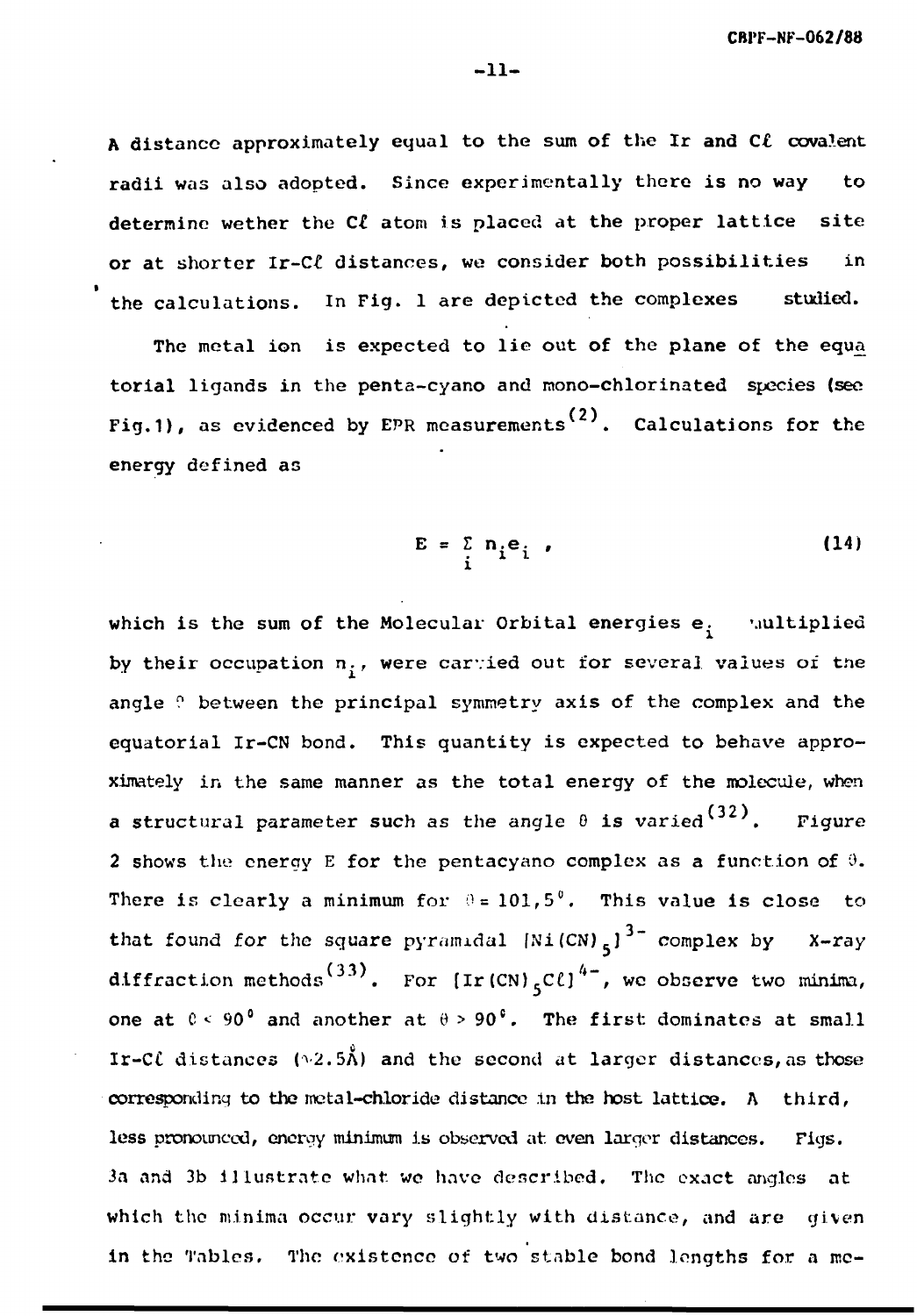tal-ligand bond in a transition metal complex has been acknowledged for some time, and is known as "bond-stretch isomerism" $(34)$ .

In Fig. 4 are shown the energy levels diagrams for the Molecular Orbitals of  $[Ir(CN)_{s}]^{3}$ ,  $[Ir(CN)_{s}C2]^{4}$  and  $[Ir(CN)_{s}C\ell_{0}]^{4}$ . The "crystal field" levels, that is, the levels of large 5d charac ter, are  $2b_2$ , 5c, 4a, and 3b, for  $[Ir(CN)_{5}]^{3}$ ,  $2b_2$ , 6e, 6a, and 3b, for  $\left[\text{Ir(CN)}\right]$ <sup>4</sup> and 3e<sub>g</sub>, 2b<sub>2g</sub>, 4a<sub>t a</sub> and 2b<sub>1g</sub> for  $\left[\text{Ir(CN)}\right]$  (Cl<sub>2</sub>)<sup>4</sup>. The ordering  $b, c$  found for the pentacyano complexes with and without Cl is typical of square pyramidal coordination and is due to the fact that the metal atom is not located on the equatorial plane<sup>(35)</sup>. Overall, the MO levels scheme is rather similar in all three cases, except for the energy of the last occupied orbital  $(4a_1, 6a_1$  or  $4a_{1g})$ , which contains the paramagnetic electron. This is very low in  $[\text{Tr}(\text{CN})_{\leq}]^{3-}$ , increases substantially in  $[\text{Tr}(\text{CN})_{\leq}C\ell]^{4-}$ and decreases again in  $\left[\text{Ir(CN)}\right]^{4-}$ .

As seen in Fig. 3b, the energy minimum for the small value of  $\theta$  in  $\left\{ \text{Tr}\left(\mathbb{C}U\right)_{\infty}C\ell\right\} ^{4+}$  occurs at Ir-CC distance smaller than 2.42 $\theta$ . However, at dis tances smaller than this one an inversion of the  $6a_1$  and  $3b_1$  levels (HOMO and LUMO) occurs, and the paramagnetic electron occupies the 3b, orbital. Since this is not evidenced by the EPR spectrum, which points to a  $^2$ A<sub>1</sub> ground state, it is likely that the isomer with a larger Ir-C $\ell$  distance is the one which actually occurs in the alkali halide crystals, being somehow stabilized by the lattice.

Table II gives the charge q on Ir, the total Mulliken-type populations for the complex ions, as well as tho populations for tho last occupied orbital. The charge on Ir is small and positive, and very similar in nil cases, ranging from 0.22 to 0.29. The ir configuration is nearer to  $d^*$  than to the formal  $d^7$ , the 6s and Gp orbitals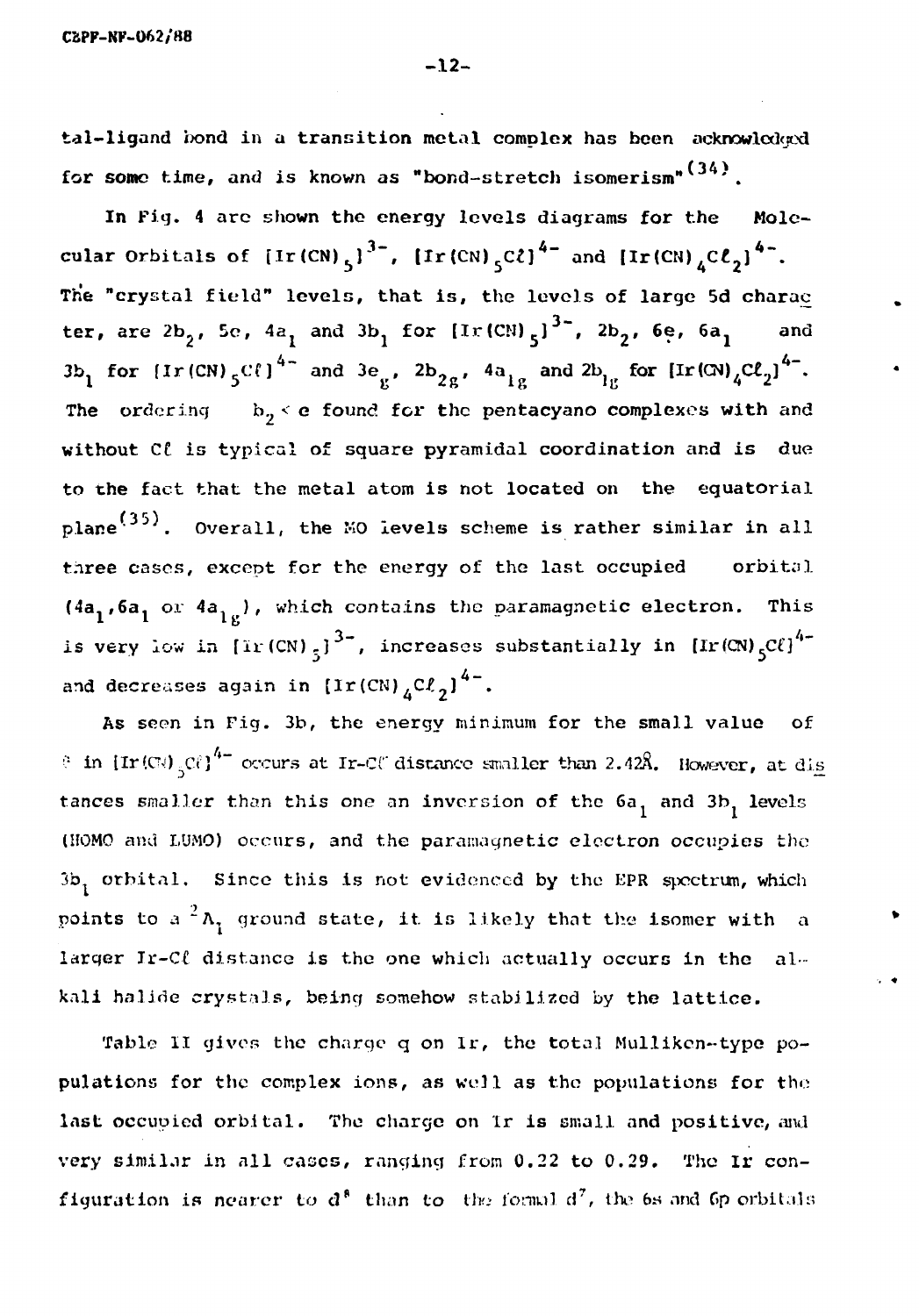having also non-negligible populations.  $\pi$  back-donation, however, is very small, as seen from the n\*(CN) populations. We believe that these actual numbers have become very small partly because of the weighted populations, which enhance large populations and suppress small ones. However, it is obvious that the  $\pi*(CN)$  populations are small, independently of population definition. \* The weighted populations are also responsible for the  $\pi$  (CN) population having values unphysically higher than 4.00. Overall, the total populations are rather similar, differences being more noteworthy when we analyse the last occupied orbital, which contains the unpaired electron. In  $\left[\text{Ir(CN)}_{5}\right]^{3-}$ , this electron is distributed mainly between the 5d<sub>2</sub>2 and  $6p_{7}$  orbitals of Ir and the axial  $\sigma$ (CN). As a C $\ell$  ligand is attached, the unpaired electron leaves the Ir(6p) orbital and popula tes the C£ (3p). In summary, the unpaired electron is localized essentially on the principal molecular axis, for the distances considered.

As the Ir-C $\ell$  distance increases in  $\left[\text{Ir(CN)}\right]^{4-}$ , the distribution tion of the unpaired electron tends to resemble that in the pentacyano complex, becoming almost exactly the same for the Ir-Cl distance equal to  $3.29\text{\AA}$ , which is the metal-chlorine distance in RbC $\ell$ .

#### 4• Unpaired electron distribution

In Table III are given the calculated and experimental parameters which define the distribution of the paramagnetic electron over the orbitals of the atoms in the complexes. Also given in Table III are the equilibrium values for the angle 0 between the axial and equatorial Ir-CN bonds in [Ir(CN)<sub>5</sub>]<sup>3</sup> and [Ir(CN)<sub>5</sub>Cf]<sup>4</sup> . Va<u>l</u> ues were calculated for several Ir-Ci' distances in  $\left[\text{Ir}\left(\text{CN}\right)_{r}\text{C}\ell\right]^{4\infty}$  and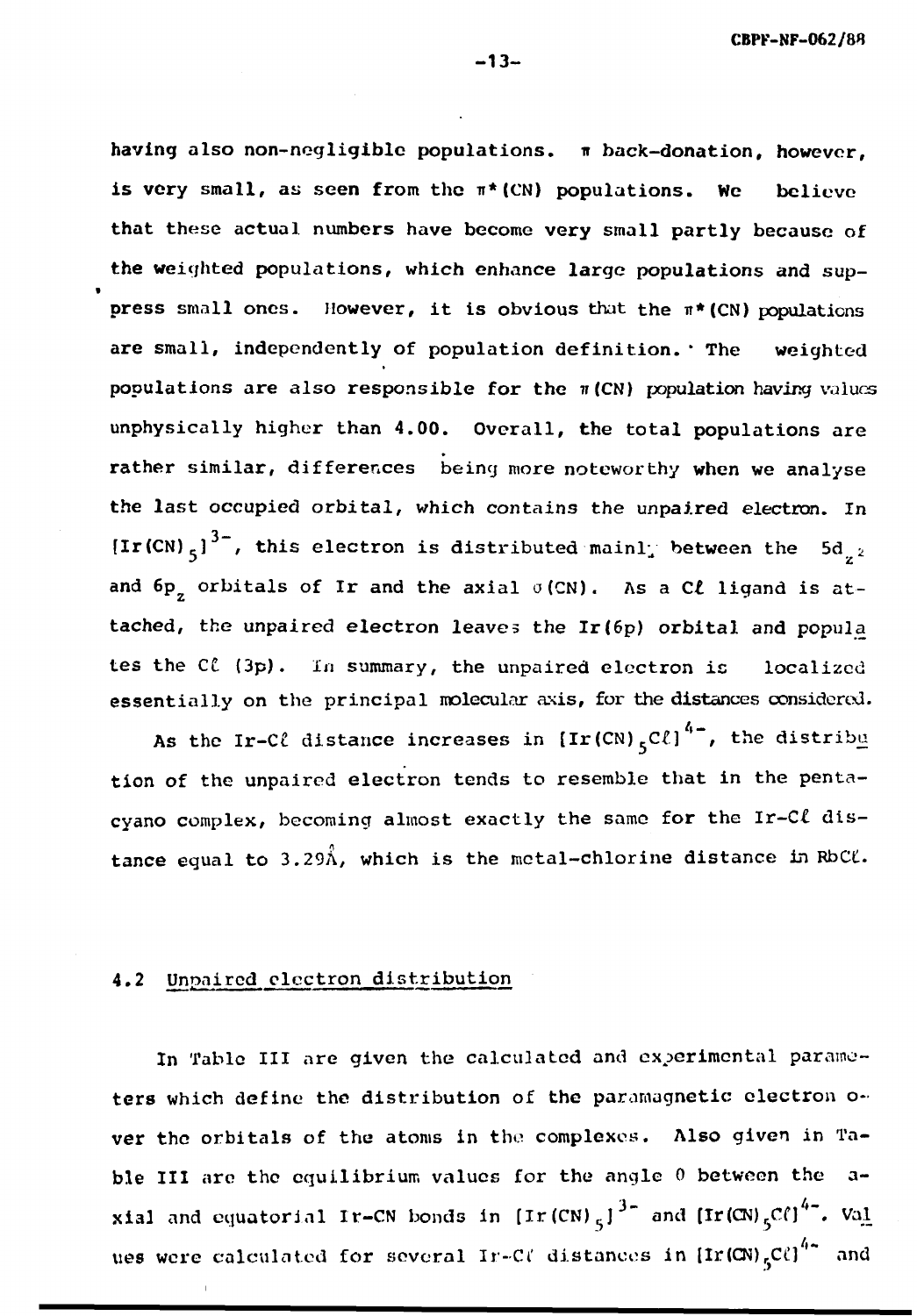$\left[\text{Ir(CN)}_{4}C\ell_{2}\right]^{4-}$ : 2.44Å (which is approximately the sum of the Ir-C $\ell$ ionic radii), 2.814Å (the Na-C $\ell$  distance in NaC $\ell$ ), 3.140Å (the  $R-C\ell$  distance in KC $\ell$ ) and 3.286Å (the Rb-C $\ell$  distance in RbC $\ell$ ).

The comparison between calculated and experimental values is only approximate, since the definition itself of each parameter is not strictly the same in the theoretical and experimental frameworks. Bearing this in mind, we identify the Ir(5d<sub>22</sub>) populations in the last occupied orbital with the experimentally-derived value of  $\alpha^2$  (see Section 2) and the populations N<sub>ax</sub>(2s), N<sub>eq</sub>(2s), etc., in this orbital with the parameters  $f_s^{N,\,ax}$ ,  $f_s^{N,\,eq}$ , etc., as defined 5 S in  $Eq.$  (6) and  $Eq.$  (7).

First we notice that the lattice plays a role which is not limited to a variation of the IT-Ci distance in the C Containing complexes. This is made clear by examining the  $\alpha$  values in [Ir(CN) $_5$ ] which vary noticeably with the lattice, even though Ir does not form a bond with  $C\ell$  in this complex. We observe, however, the same trend in calculated and experimental a values as the Metal-Chlori ne distance is increased in  $[\text{Ir(CN)}_5C\ell]^{4-}$ , the same being true for  $\mathbf{f}^{\mathbf{C}\,t}_{\mathbf{g}}$  and  $\mathbf{f}^{\mathbf{C}\,t}_{\mathbf{p}}$ . The overall agreement between theoretical and exper<u>i</u> mental values for  $[\text{Ir(CN)}_{5}]^{3}$  and  $[\text{Ir(CN)}_{5}$ C $\ell]^{3}$  is fairly good, the only discrepancy boing that the calculations overestimate the spin populations on the axial Nitrogen 2p orbital with respect to the equatorial.

For  $[\text{Ir (CN)}_{\Delta} \text{C} \ell_{\gamma}]^{4-}$  the agreement is noticeably worse and the trends in  $\alpha^2$  and  $f_0^{UL}$  with Ir-C $\ell$  distance are reverted. The explanation for this probably lies in the delocalization of electrons through the Ir-Cl bonds to the alkali metal ions in the lattice, for which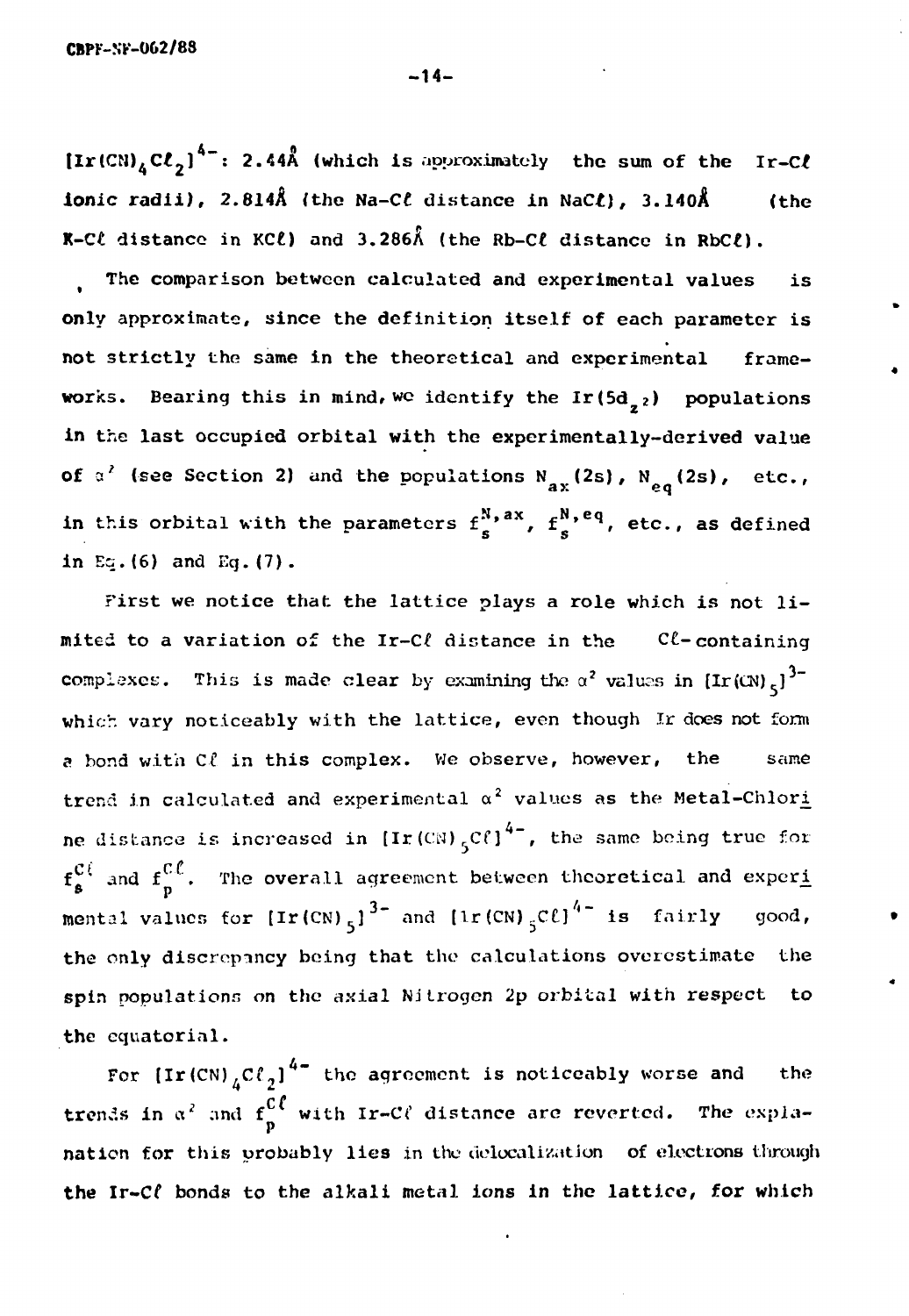there is experimental evidence<sup>(6)</sup>. This same mechanism may explain the very small value of  $f^{N,\,ax}_{n}$  found experimentally for the mono-P chlorinated complex.

It must be noticed that since,these MO calculations are spinrestricted, only the unpaired electron on the last occupied orbital is considered in calculations of the spin distribution. In spinunrestricted calculations, the polarization induced by this electron on the closed shells would be taken into account.

### 4.3 Electric field gradients

In Table IV are given the calculated and experimental values of the electric field gradient for the three complex ions studied.

The experimental values are only the absolute value of the ETG, since the sign was not measured. As explained in Section 3, the value Q = 0.78b for  $^{19\,3}\text{Ir}$  was employed in extracting the EFG from the Quadrupole Splittings<sup>(377</sup>). Values of  $\langle r^{-3} \rangle_{5,8}$  (see Eq.13), obtained with local density atomic calculations, range from 10.18 to 10.26 $a_{\circ}^{-3}$ ; values of  $\langle r^{-3} \rangle_{6p}$  vary from 5.17 to 5.45 $a_{\circ}^{-3}$ . In Table IV are also given 5d and 6p populations for  $[Ir(CN)_{s}]^{3-}$ ; for  $\left(\text{Ir (CN)}\right.\frac{\text{C}}{\text{C}}\text{C}\text{)}$  and  $\left(\text{Ir (CN)}\right.\frac{\text{C}}{\text{C}}\text{C}\text{)}$ , populations are given for only one Ir-Cf distance, as an example.

First we notice that all calculated values are negative, so we predict a negative  $V_{\gamma z}$  for all three complexes. The 5d contri bution dominates in all cares. The accord with experiment is fairly good for  $[\text{Ir(CN)}_5]^{3\text{--}}$  and  $[\text{Ir(CN)}_5 \text{C}\ell]^{4\text{--}}$ . For  $[\text{Ir(CN)}_4 \text{C}\ell_3]^{4\text{--}}$ , calculated and experimental values are quitu different. Again, this could be explained by the transfer of electrons to the lattice alkali ions in the latter complex  $(6)$ .

**-15 -**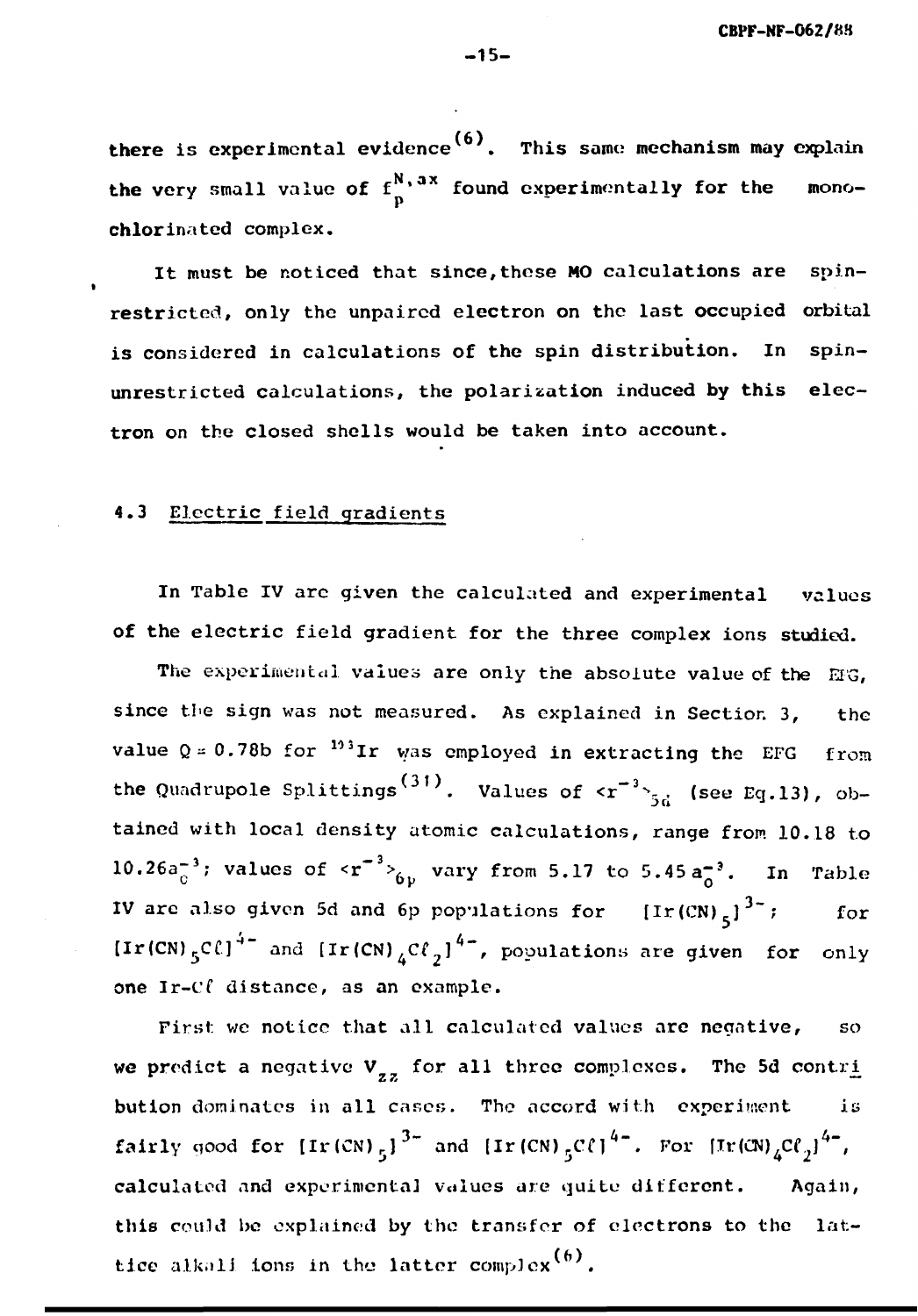CBPr-NF-062/88

The lattice plays a non-negligible role in the determination of the field gradient, as evidenced by the different experimental values obtained for  $[Ir(CN)_{5}]^{3}$  in NaC $\ell$ , KC $\ell$  and RbC $\ell$ . In changing the Ir-C& distance according to the lattice, we get the same trend as experiment for  $[Ir (CN) _{S}C\ell ]^{4-}$ ; however, the experimental variation is much greater, which shows that this is evidently not the only effect of the crystal.

The main mechanism which determines the sign and magnitude of  $V_{zz}$  in all cases is the larger total  $\overline{5d}_{z^2}$  populations, as compared to  $5d_{\text{y}}$ :  $\frac{1}{2}$ . These orbitals contribute with opposite signs (see Eq. 13 in Section 3). The 6p contribution is seen to be positive or negative, and is quite small for  $\left[\text{Ir(CN)}_{5}\right]^{3-}$  and  $\left[\text{Ir(CN)}_{5}C\ell\right]^{4-}$ . For  $\left\{\text{Ir(CN)}_{k}CL_{j}\right\}^{4-}$ , it becomes large and positive, due to depletion of the 6p<sub>c</sub> orbital. However, for this case a calculation is needed including atoms of the alkali halide crystals.

The mechanisms which produce the EFG in these complex ions are quite different from that in covalent complexes of Ru containing the ligand  $NO<sup>(13)</sup>$ . For these, back-donation to the ligand NO plays a deminant role, depleting the orbitals  $4d_{xz(yz)}$  of Ru. In the present case, as seen in Section 4.1, back-donation to the CN lipresent case, as seen in Section 4.1, back-donation  $\mathcal{L}_{\mathcal{A}}$ , back-donation to the CN li-

-16-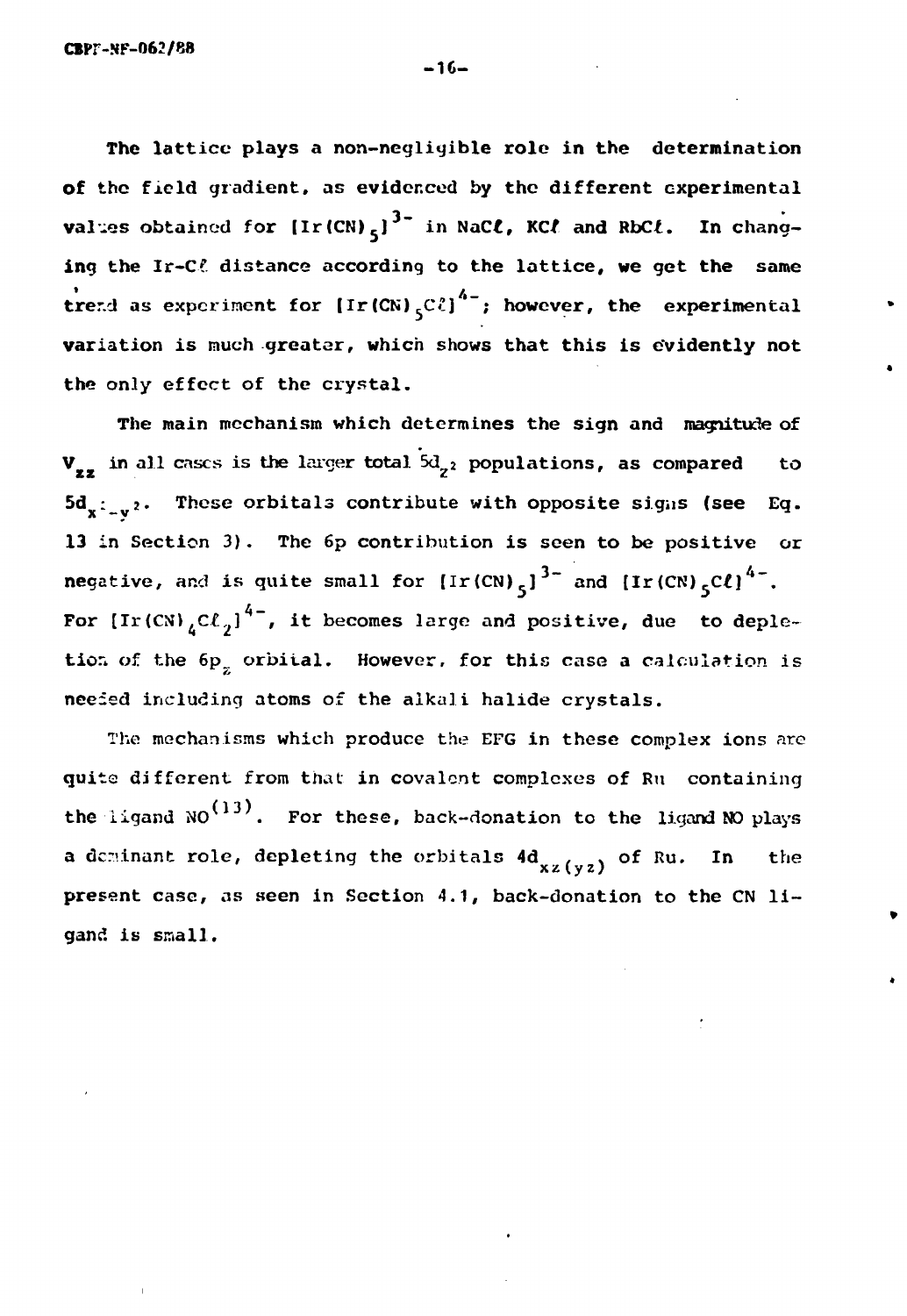#### **5 CONCLUSIONS**

The semi-empirical method employed to perform Molecular Orbital **calculations** for the divalent paramagnetic complex ions  $[\text{Ir(CN)}_c]^3$ ,  $\left[\text{Ir(CN)}\right]$  **(Cf)**  $\text{Ano}$   $\left[\text{Ir(CN)}\right]$   $\text{C}\ell$   $\text{C}$ <sup>2</sup>  $\text{Ano}$  been proved to be quite useful in **understanding their electronic structure. An interesting inver-** $\text{Fion of the angle (CN)}$   $\text{or}$   $\text{Tr} - \text{(CN)}$   $\text{or}$   $\text{in (Tr (CN)} \cdot \text{CCl}^4$  was found when going from short to long Ir-Cl distances. The calculated dis tribution of the unpaired electron compares well with EPR data. tribution of the unpaired electron compares well **with** EPR data.  $A$  negative sign for the field gradient is predicted for all three field gradient is predicted for all three field  $\alpha$ complexes. The origin of the EFG is seen to be mainly a larger  $5d_{z^2}$  population, with respect to  $5d_{x^2-y^2}$ . For  $[\text{Ir(CN)}_4^{\,}C_{-2}^{\,}]^{\,4-}$ , and calculation for a larger cluster is needed.

#### ACKOWLEDGEMENTS

The authors thank Professor M.C. Zerner for his interest and helpful discussions, and Professor P.T. Manoharan for sending part of the SCCC codes.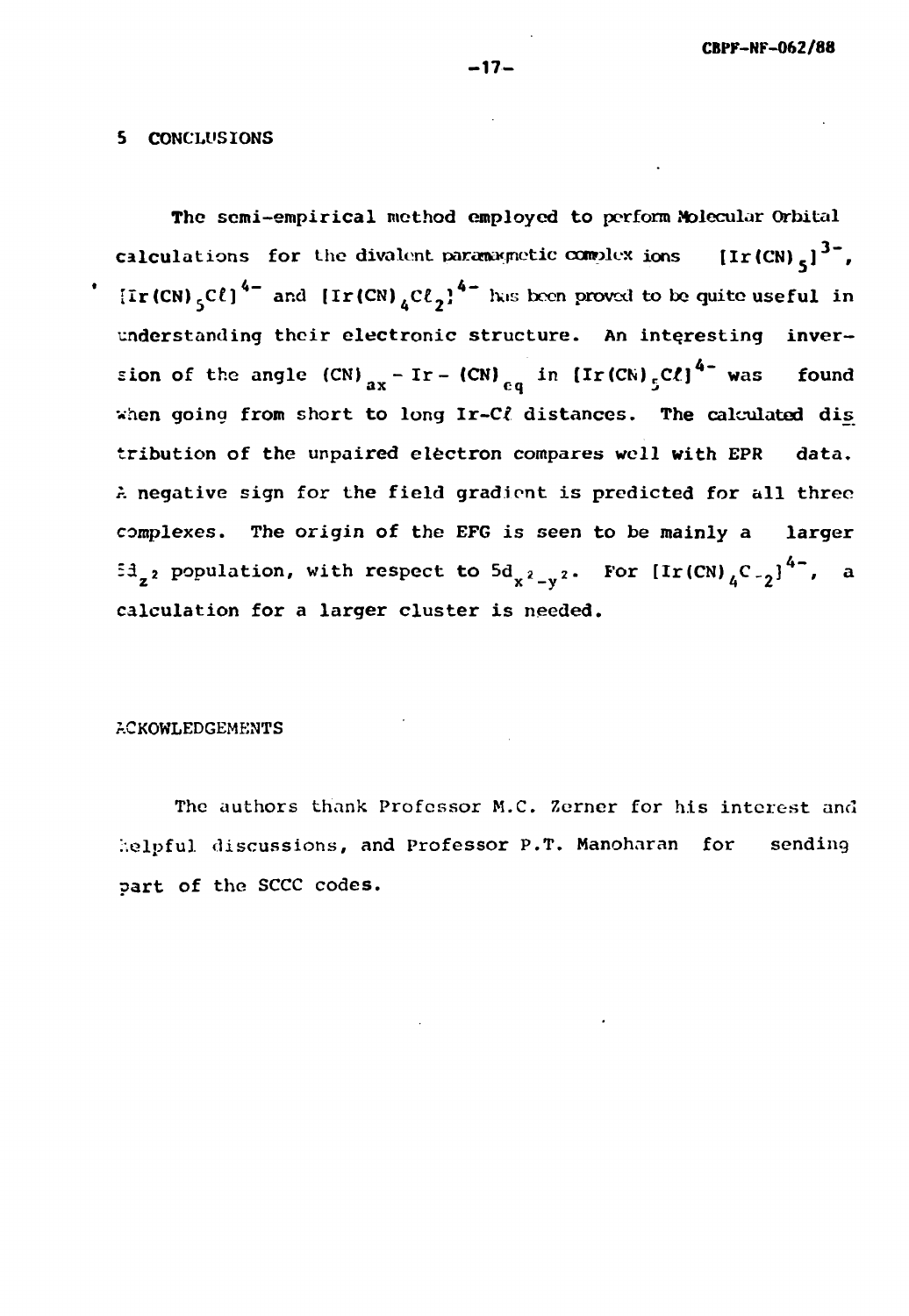**FIGURE CAPTIONS** 

- Figure 1 Iridium Complex Ions.
- Figure 2 Energy as a function of  $\theta$  for  $\left[\text{Ir(CN)}_{5}\right]^{3}$ . a) Energy as defined in Eq. 14.
- Figure 3a- Energy as a function of  $\theta$  for [Ir(CN)<sub>5</sub>C<sup>L</sup>]<sup>4-</sup>. a) Energy as defined in Eq. 14.
- Figure 3b Equal energy contours for  $\left[\text{Ir(CN)}\right]^{4-}$ . R is Ir-Cl distance.
- Figure 4 Molecular Orbital Energies for  $[Ir(CN)_{5}]^{37}$ ,  $[Ir(CN)_{5}C\ell]^{47}$ and  $[Ir(CN)]_4C\ell$ <sub>2</sub><sup>4</sup>.
	- a) Last occupied orbital, with one electron.
	- b) The orbital energies for Ir are the self-consistent VOIPs of [Ir(CN)<sub>5</sub>]<sup>3-</sup>. However, since the charges and config<u>u</u> rations are similar, VOIPs of the other complexes are not very different.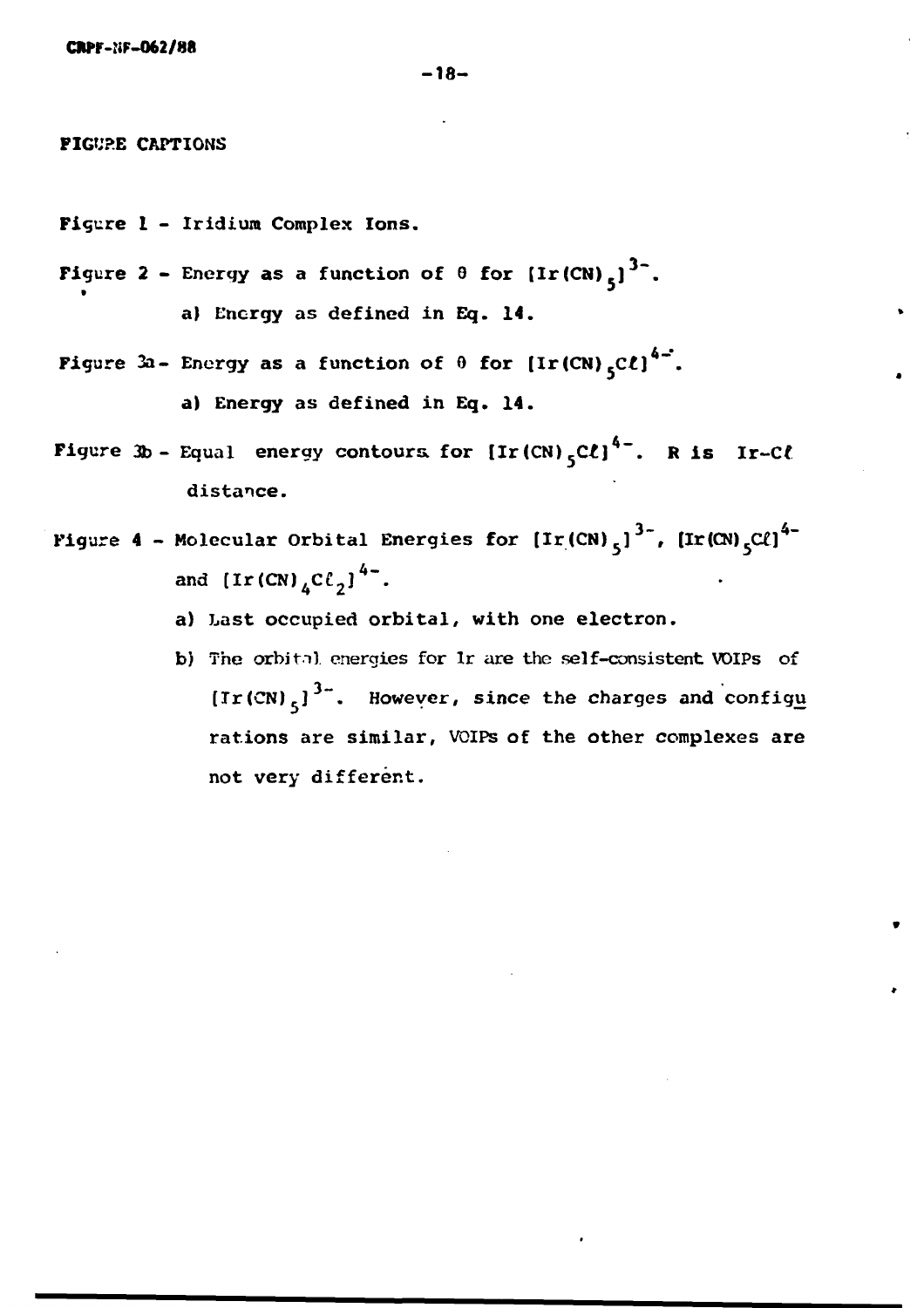**TABLE** CAPTIONS

- Table I Parameters for VOIP curves of Ir as a function of charge q (VOIP = Aq<sup>2</sup> + Bq + C)<sup>(b)</sup>.
	- a) V.O. stands for valence orbital.
	- b) In units of  $10^{3}$ cm<sup>-1</sup>.
- **Table II-** Mulliken-type populations for  $\left[\text{Ir (CN)}_{5}\right]^{3\text{-}}$ ,  $\left[\text{Ir (CN)}_{5}\right]^{4\text{-}}$ and  $\left\{ \text{Ir (CN)}_{4}C\ell_{2}\right\} ^{4-}...$ 
	- a) CN and  $C\hat{\iota}$  populations are given per ligand. "Eq" stands for equatorial ligand, "ax" stands for axial.
- Table III- Unpaired electron distribution<sup>(a)</sup>.
	- a) See Sections 2 and 4.2 for definition of parameters.
	- b) Experimental values from Ref. (2). Values marked (\*) are reported here for the first time.
- Table IV- Electric field gradients, 5d and 6p Ir populations.
	- a) Experimental values from Refs. (36) and (37).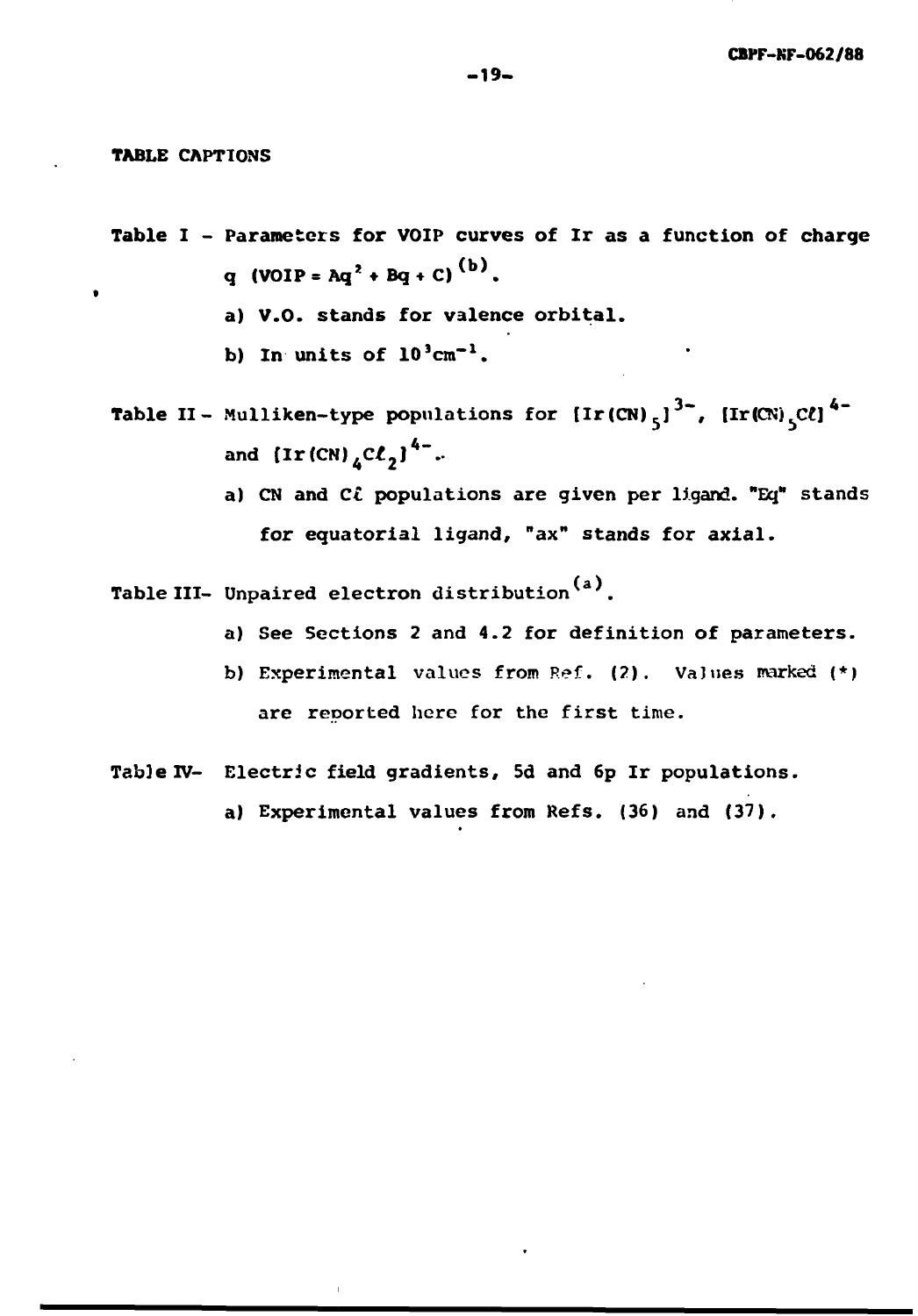

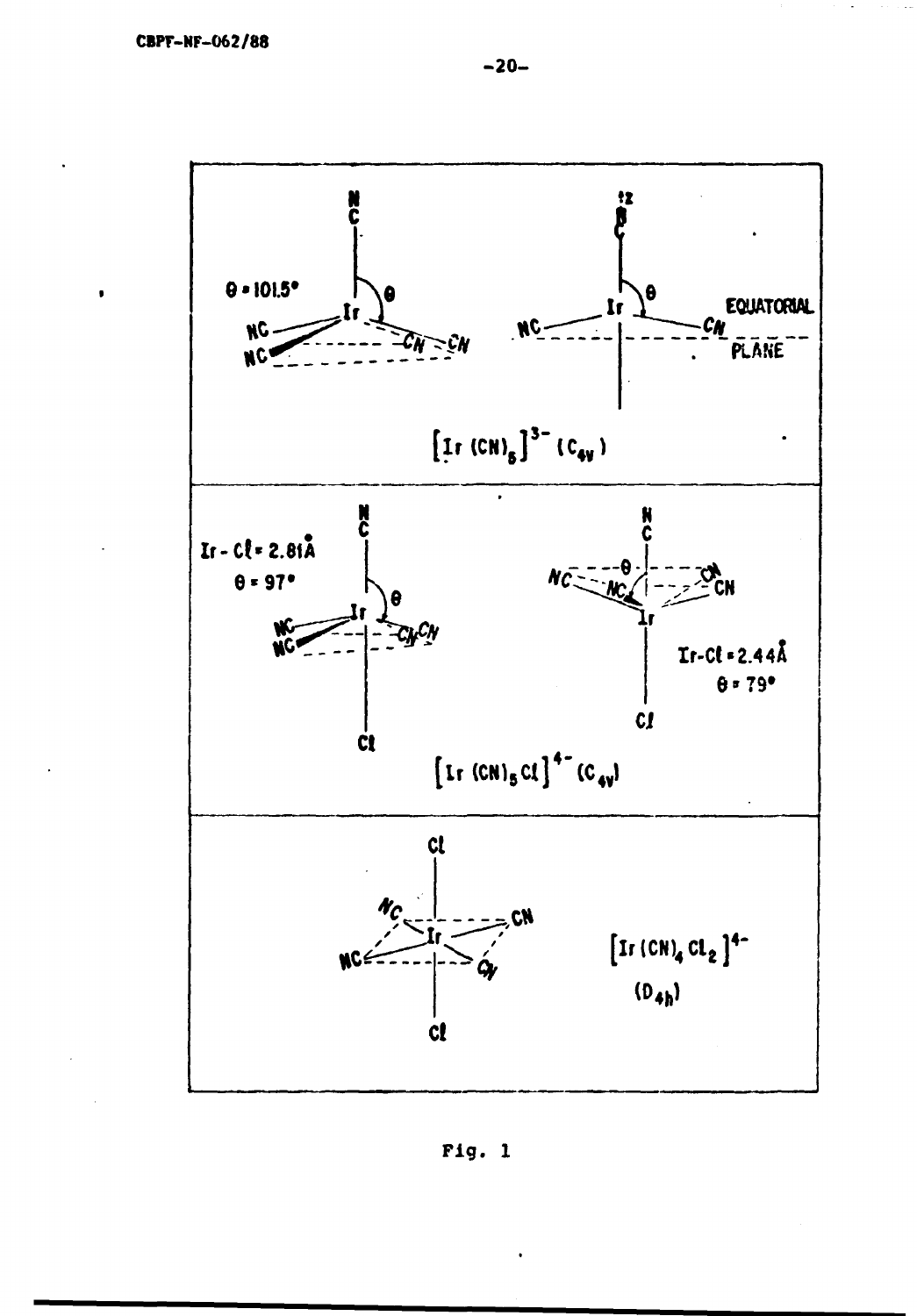

Fig.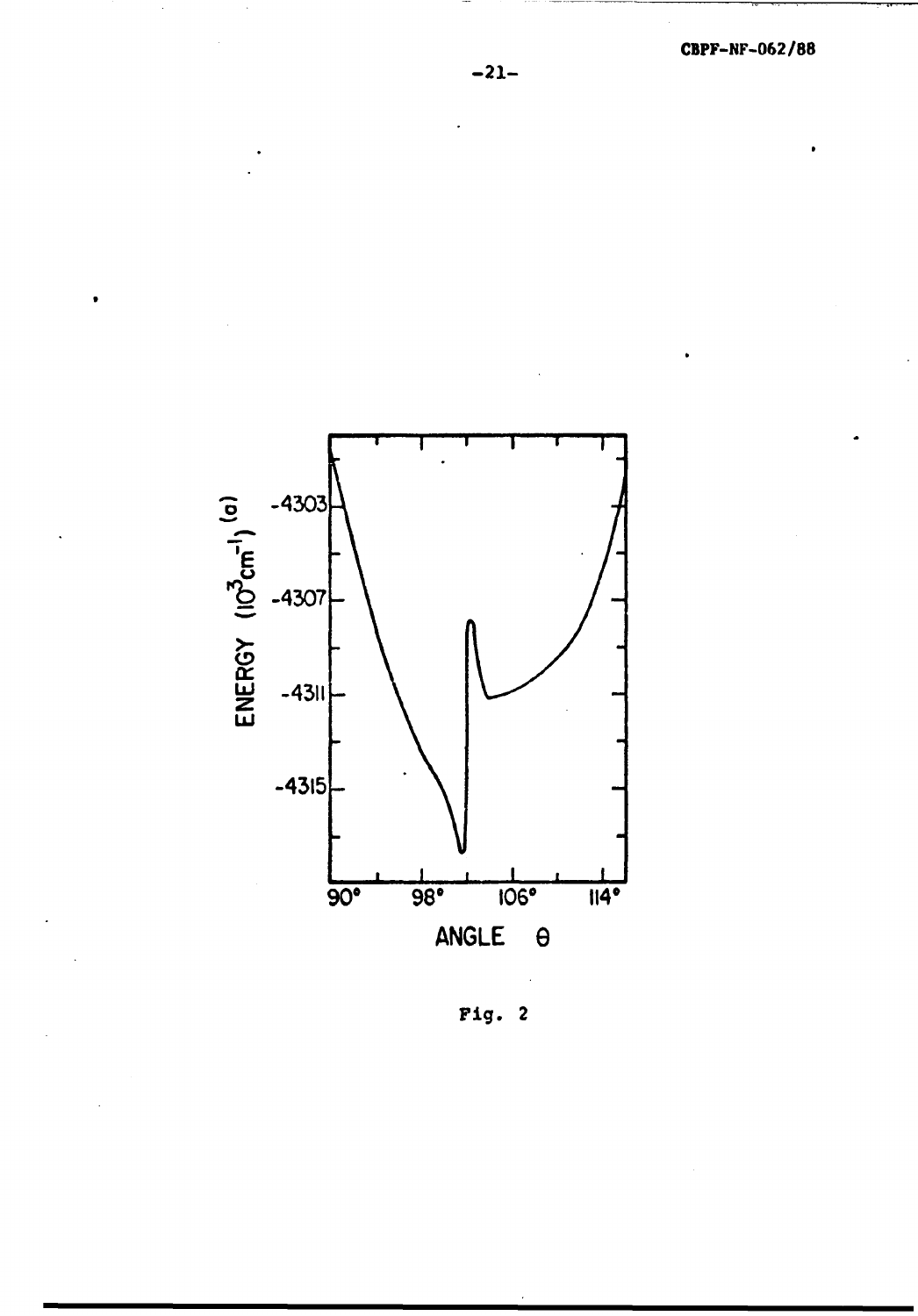$\bullet$ 

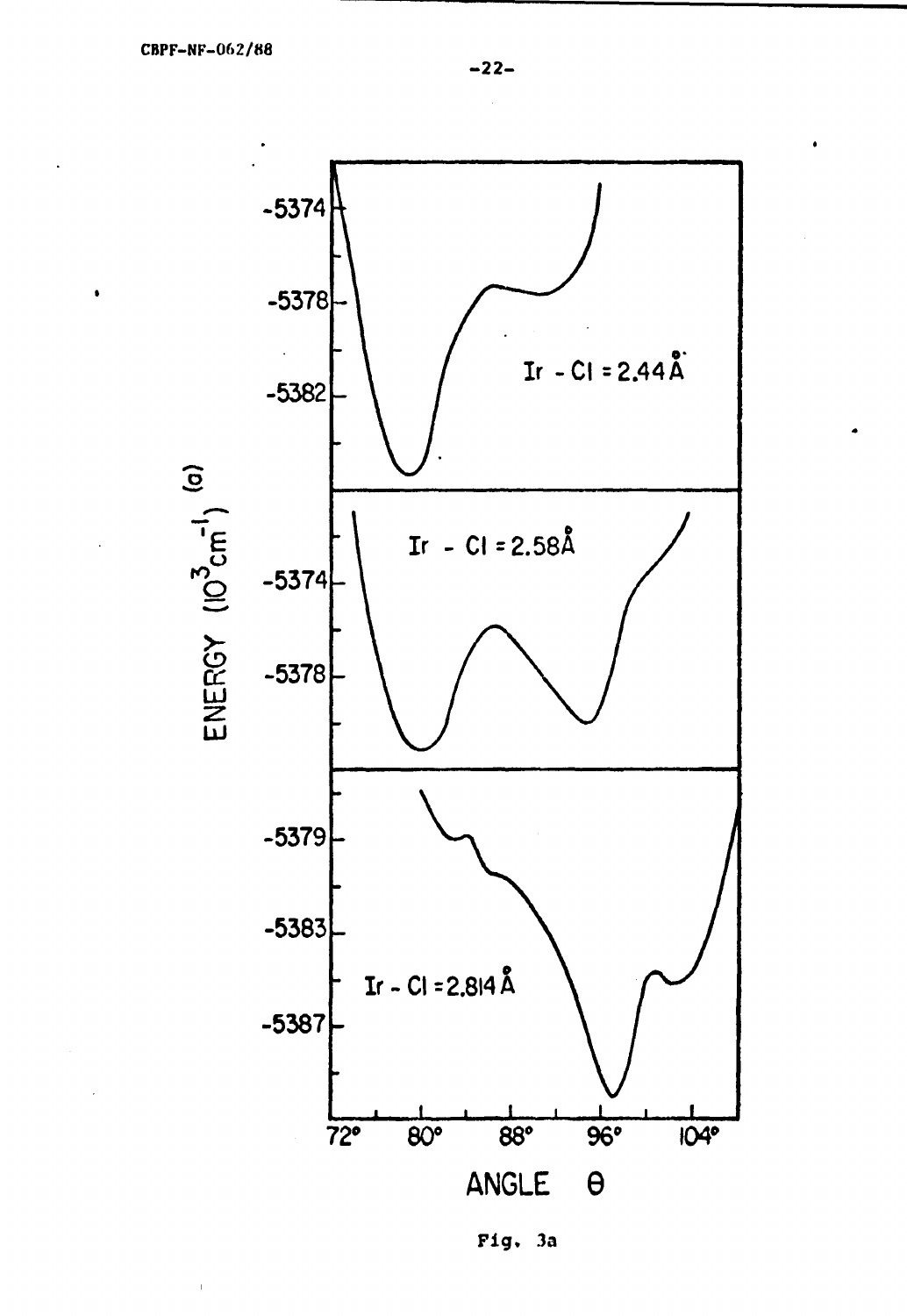

Fig.  $3b$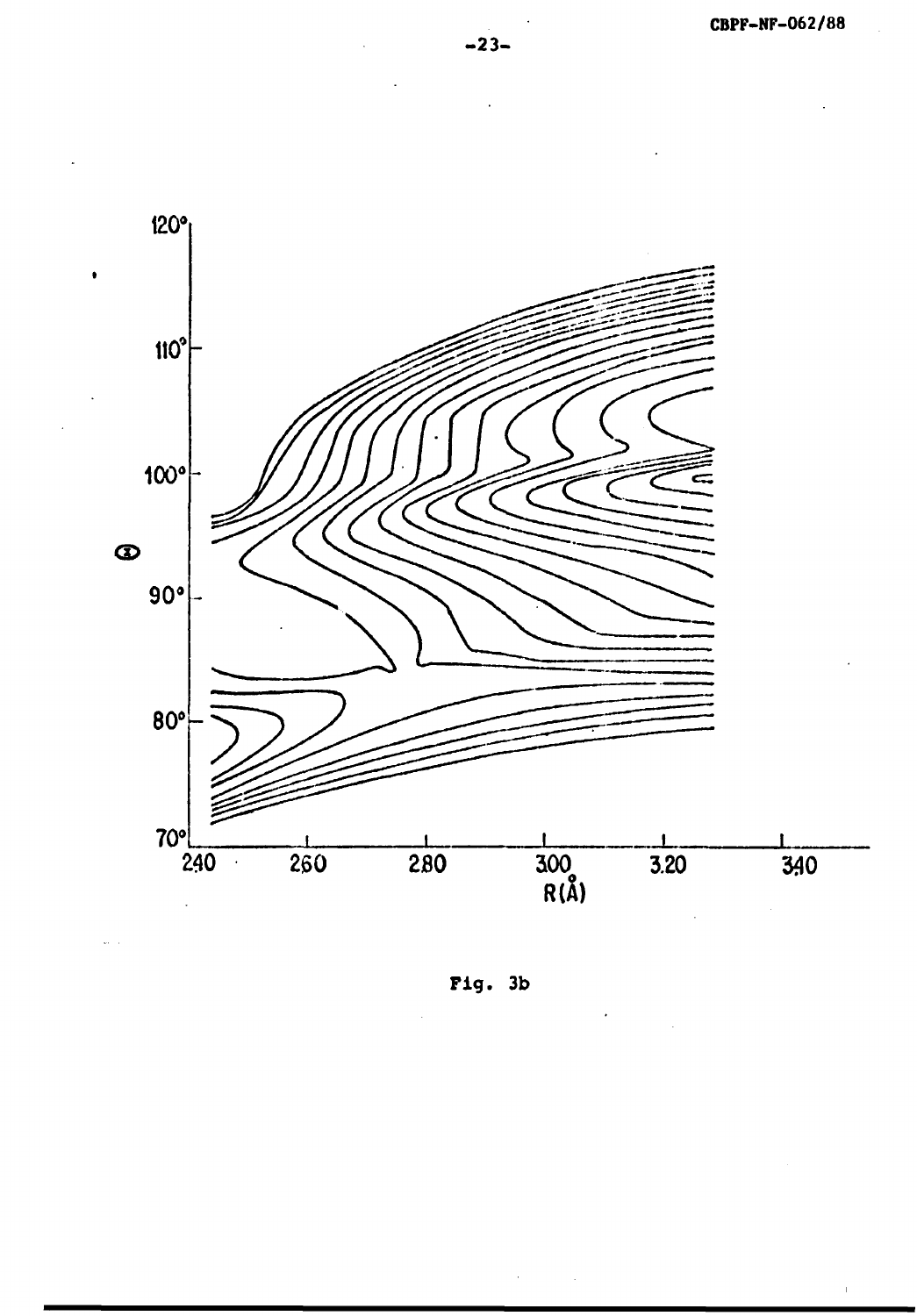

Fig.  $\blacktriangleleft$ 

 $-24-$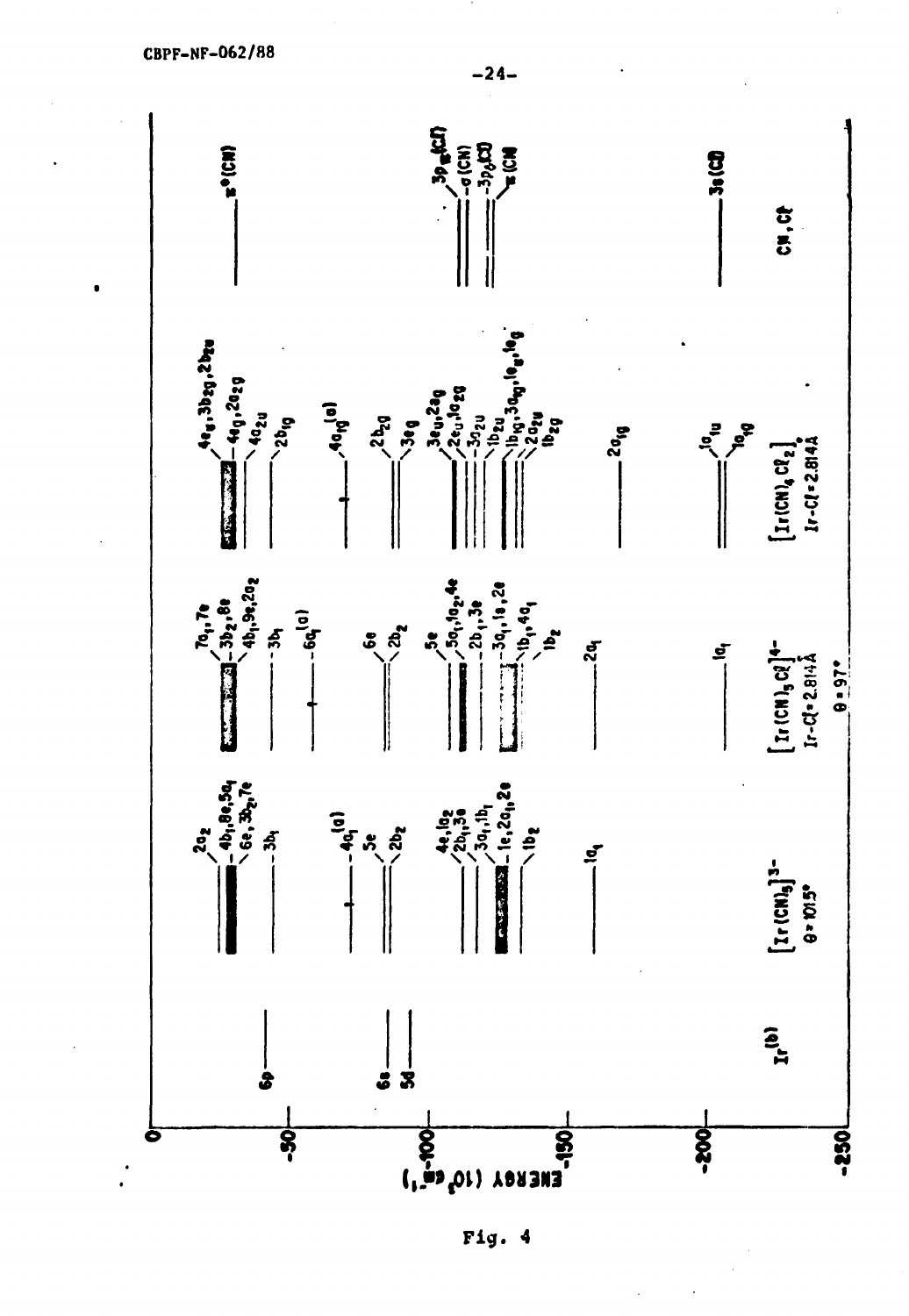**TABLE I**

| ٠                  |                         |              |         |             | Calculated  | <b>Experimental</b> |
|--------------------|-------------------------|--------------|---------|-------------|-------------|---------------------|
| Configuration      | $v.o.$ <sup>(a)</sup>   | $\mathbf{A}$ | $\bf B$ | $\mathbf c$ | $VOP(Ir^0)$ | $VOP(\text{Ir}^0)$  |
| 5d <sup>9</sup>    | d                       | 6.45         | 74.2    | 55.7        | 55.7        | 56.1                |
| 5d <sup>8</sup> 6s | d                       | 5.59         | 79.2    | 68.4        |             |                     |
| 5d <sup>8</sup> 6p | d                       | 6.37         | 76.9    | 78.9        |             |                     |
| 5d <sup>8</sup> 6s | S                       | 4.19         | 64.1    | 66.5        | 66.5        | 67.8                |
| $5d^76s^2$         | S                       | 4.23         | 66.0    | 73.0        |             |                     |
| $5d^76s6p$         | S                       | 4.76         | 64.0    | 80.5        |             |                     |
| 5d <sup>8</sup> 6p | $\mathbf{p}$            | 5.17         | 52.3    | 31.3        |             |                     |
| $5d^76p^2$         | $\overline{\mathbf{p}}$ | 4.76         | 55.1    | 40.2        |             |                     |
| $5d^76s6p$         | $\mathbf{p}$            | 4.51         | 55.8    | 34.8        |             |                     |

 $\bar{1}$ 

 $\bullet$ 

 $\overline{\phantom{a}}$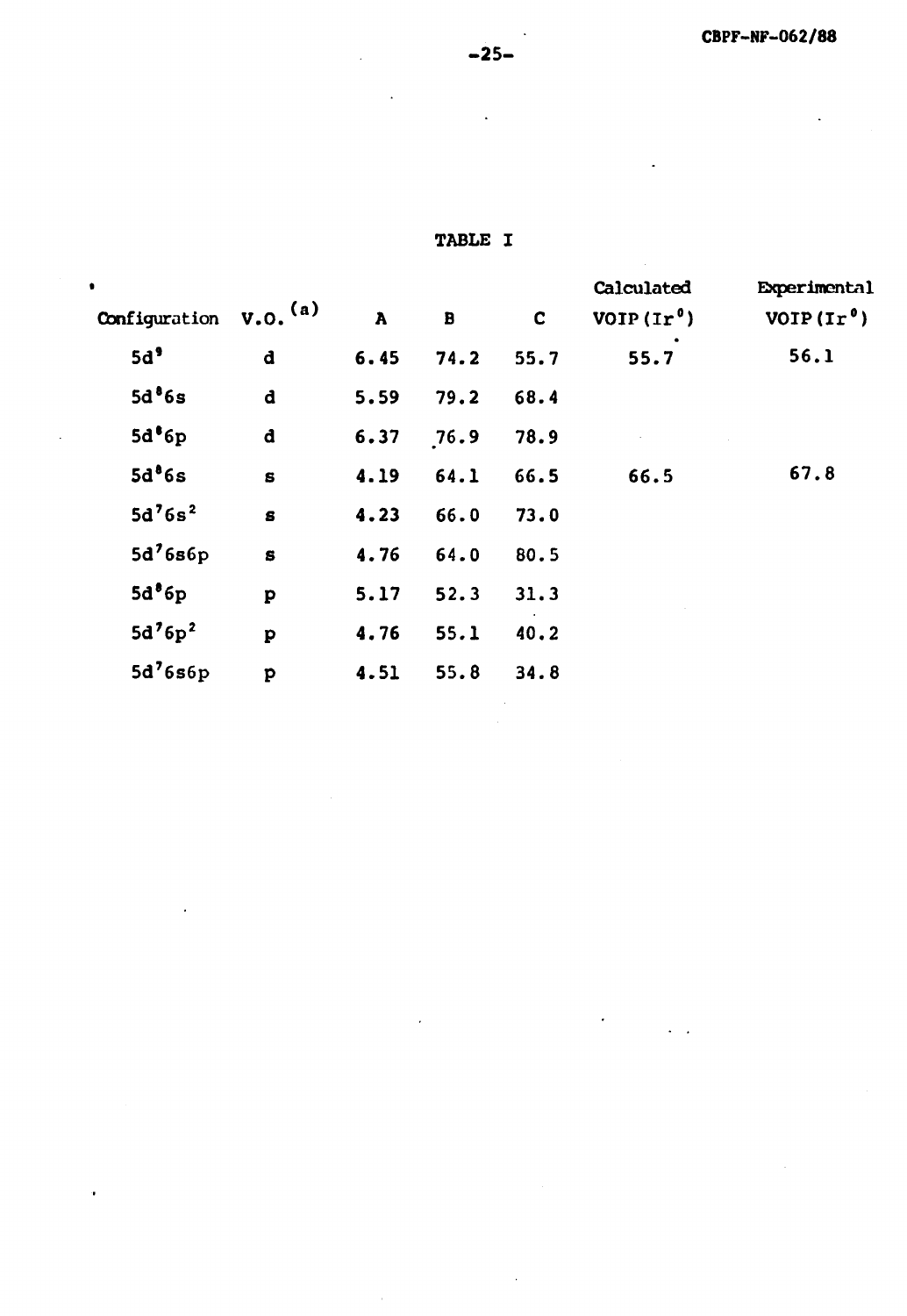# $-26-$

 $\ddot{\phantom{0}}$ 

## TABLE II

## Total Populations

| Complex Ion                                                       | $Ir-Cl$                | Ir |    |                                    |   |      | $\sigma$ (CN) $\pi$ (CN) $\pi$ * (CN) $\sigma$ (CL (3s) |      | $\mathcal{C}(\mathcal{C})$ |  |
|-------------------------------------------------------------------|------------------------|----|----|------------------------------------|---|------|---------------------------------------------------------|------|----------------------------|--|
|                                                                   | distance $(\bigwedge)$ | 5d | 6s | 6 <sub>p</sub>                     | q |      |                                                         |      |                            |  |
| $\left[\text{Tr}\left(\text{CN}\right)\right]^{3-}$               |                        |    |    | $7.68$   0.60   0.51   0.22   1.56 |   | 4.08 | 0.01                                                    |      |                            |  |
| $\left[\text{Tr}(\text{C}V)\right]_{5}^{C}\text{C}$               | 2.44                   |    |    | $7.76$ 0.54 0.45 0.25 1.60         |   | 4.07 | 10.01                                                   | 2.05 | 5.81                       |  |
|                                                                   | 2.814<br>$(NaC\ell)$   |    |    | $7.76$ 0.58 0.42 0.24 1.59         |   | 4.10 | 10.01                                                   | 2.05 | 5.71                       |  |
|                                                                   | 2.44                   |    |    | $7.79$ 0.49 0.43 0.29 1.58         |   | 4.08 | 10.01                                                   | 2.05 | 5.75                       |  |
| $\left[ \text{Tr}(\text{CN}) _{4} \text{C} \ell _{2} \right]^{4}$ | 2.814<br>$(NaC\ell)$   |    |    | $7.78$ 0.55 0.38 0.28 1.56         |   | 4.11 | [0.01]                                                  | 2.03 | 5.75                       |  |

| Populations of the last occupied orbital (a <sub>1</sub> or $a_{1q}$ )          |                                             |              |           |                |                                                                                                                                                              |      |      |      |        |      |
|---------------------------------------------------------------------------------|---------------------------------------------|--------------|-----------|----------------|--------------------------------------------------------------------------------------------------------------------------------------------------------------|------|------|------|--------|------|
| Complex Ion                                                                     | Ir-Cl<br>distance $(\lambda)$ $5d_{z^2}$ 6s |              | Ir        | $6p_{2}$       | $\left  \sigma_{eq}(\alpha)^{(a)} \right  \sigma_{ax}(\alpha) \left  \pi_{eq}(\alpha) \right  \pi_{eq}^{\star}(\alpha) \left  c \in (3s) \right  c \in (3p)$ |      |      |      |        |      |
| $\left[\text{Tr}(\alpha)\right]^{3-}$                                           |                                             |              |           | 0.52 0.01 0.17 | 0.02                                                                                                                                                         | 0.19 | 0.01 | 0.0  |        |      |
| $\left[\text{Tr}(\alpha)\right]_{5}$ C $\ell$ ] <sup>4-</sup>                   | 2.44                                        | $0.46$ $0.0$ |           | [0.01]         | 0.04                                                                                                                                                         | 0.21 | 0.0  | 0.01 | 0.02   | 0.09 |
|                                                                                 | 2.814<br>$(Nac\ell)$                        | 0.50 0.0     |           | 0.05           | 0.03                                                                                                                                                         | 0.19 | 0.0  | 0.0  | 0.01   | 0.10 |
| $\left \operatorname{Tr}\left(\alpha\right)\right\rangle _{4}$ $C\ell_{2}^{-1}$ | 2.44                                        | 0.51]0.0     |           | $\bullet$      | 0.05                                                                                                                                                         |      |      |      | [0.03] | 0.12 |
|                                                                                 | [2.814]<br>$(NaC\ell)$                      |              | 0.62 0.02 | $\rightarrow$  | 0.03                                                                                                                                                         |      |      |      | [0.01] | 0.12 |

 $\hat{\mathcal{A}}$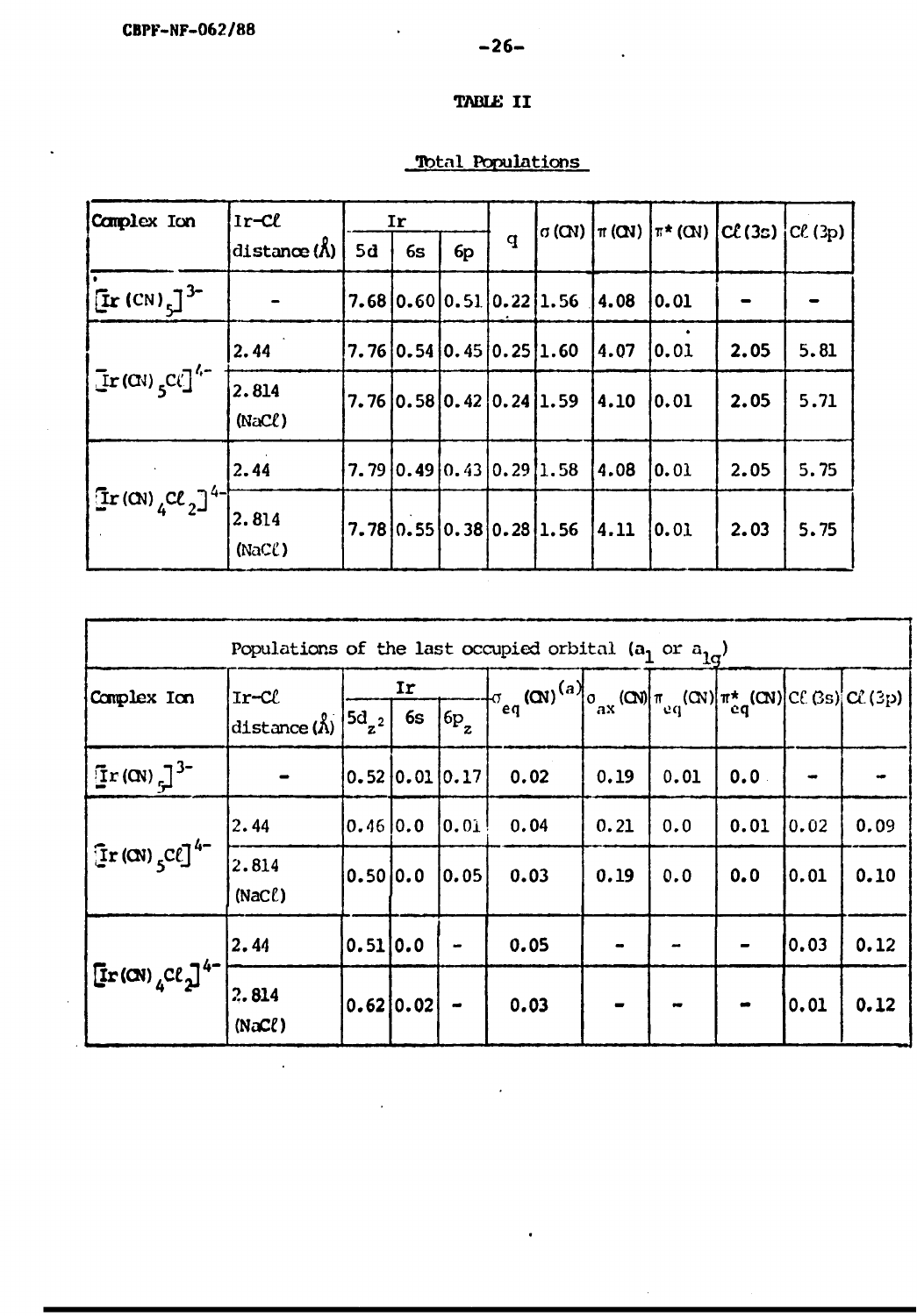$\ddot{\phantom{a}}$ 

## TABLE III

 $\sim 10^{-11}$ 

|                                        | Complex Ion  |                                   |                  |      | S         | р                            | s   | $f^N$ , ax $f^N$ , ax $f^N$ , eq $f^N$ , eq<br>p | $_{\epsilon}$ C $\ell$<br>s | $f^{\mathcal{CL}}$<br>n |
|----------------------------------------|--------------|-----------------------------------|------------------|------|-----------|------------------------------|-----|--------------------------------------------------|-----------------------------|-------------------------|
|                                        | Calculated   |                                   | $101.5^{\circ}$  |      |           | 0.52 0.006 0.083 0.001 0.015 |     |                                                  |                             |                         |
|                                        |              | $(b)$ NaC $\ell$                  |                  | 0.53 |           |                              |     |                                                  |                             |                         |
| $\left[\text{Ir (CN)}_{5}\right]^{3}$  | experimental | KCL                               |                  |      |           | 0.50 0.009 0.050 0.001 0.052 |     |                                                  |                             | -                       |
|                                        |              | RbCf.                             |                  | 0.47 |           |                              |     |                                                  |                             |                         |
|                                        |              |                                   |                  |      |           |                              |     |                                                  |                             |                         |
|                                        |              | $Ir-C\ell =$<br>2.44 <sub>h</sub> | $79^{\circ}$     |      |           |                              |     | 0.46[0.007]0.094[0.001]0.022]0.018               |                             | 0.094                   |
|                                        |              | $Ir-C(-$<br>$2.814$ Å             | 97°              |      |           |                              |     | 0.50 0.006 0.083 0.001 0.016 0.013               |                             | 0.095                   |
| $\left[\text{Ir}(\text{C})\right]^{4}$ | Calculated   | $Ir-Cl=$<br>3.140Å                | 99 <sup>0</sup>  |      |           |                              |     | 0.51 0.006 0.081 0.001 0.015 0.005               |                             | 0.056                   |
|                                        |              | $Ir-Cl=$<br><u>3.286Å</u>         | 100 <sup>°</sup> |      |           |                              |     | 0.51[0.006[0.081]0.001[0.015]0.002               |                             | 0.038                   |
|                                        | (b)          | $\mathsf{Nac}\ell$                |                  | 0.5  |           |                              |     |                                                  | $0.013*0.134*$              |                         |
|                                        | experimental | KCL                               |                  |      |           |                              |     | $0.55 0.008 0.006 0.001 0.041$ 10.006            |                             | 0.086                   |
|                                        |              | $RbC\ell$                         |                  | 0.6  |           |                              |     |                                                  |                             |                         |
|                                        |              |                                   |                  |      |           |                              |     |                                                  |                             |                         |
|                                        |              | $Ir-Cf=$<br>$2.44\%$              |                  | 0.51 |           |                              |     | $0.002$ 0.021 0.029                              |                             | 0.123                   |
|                                        | Calculated   | $Ir-Cf=$<br>2.814A                |                  | 0.62 | -         |                              |     | 0.001 0.012 0.011                                |                             | 0.115                   |
|                                        |              | $Ir-Cl=$<br>3.140 <sub>h</sub>    |                  | 0.72 | -         |                              | 0.0 |                                                  | $0.004$ 0.004               | 0.092                   |
|                                        |              | $Ir-C(-$<br>3.286 <sub>A</sub>    |                  | 0.76 | -         |                              | 0.0 |                                                  | $0.002$ 0.003               | 0.078                   |
| $\left[\text{Ir}(C_i)\right]_4C_i^2$   | (b)          | $Nac\ell$                         | $\blacksquare$   | 0.35 | -         | 4                            |     |                                                  | 0.013                       | 0.171                   |
|                                        | experimental | KC <sup>l</sup>                   | $\blacksquare$   | 0.18 | $\bullet$ | $\bullet$                    |     |                                                  | 0.012                       | 0.175                   |
|                                        |              | RbCl                              | -                | 0.21 | -         | -                            |     |                                                  | 0.011                       | 0.187                   |

 $\Delta \sim 10^{-4}$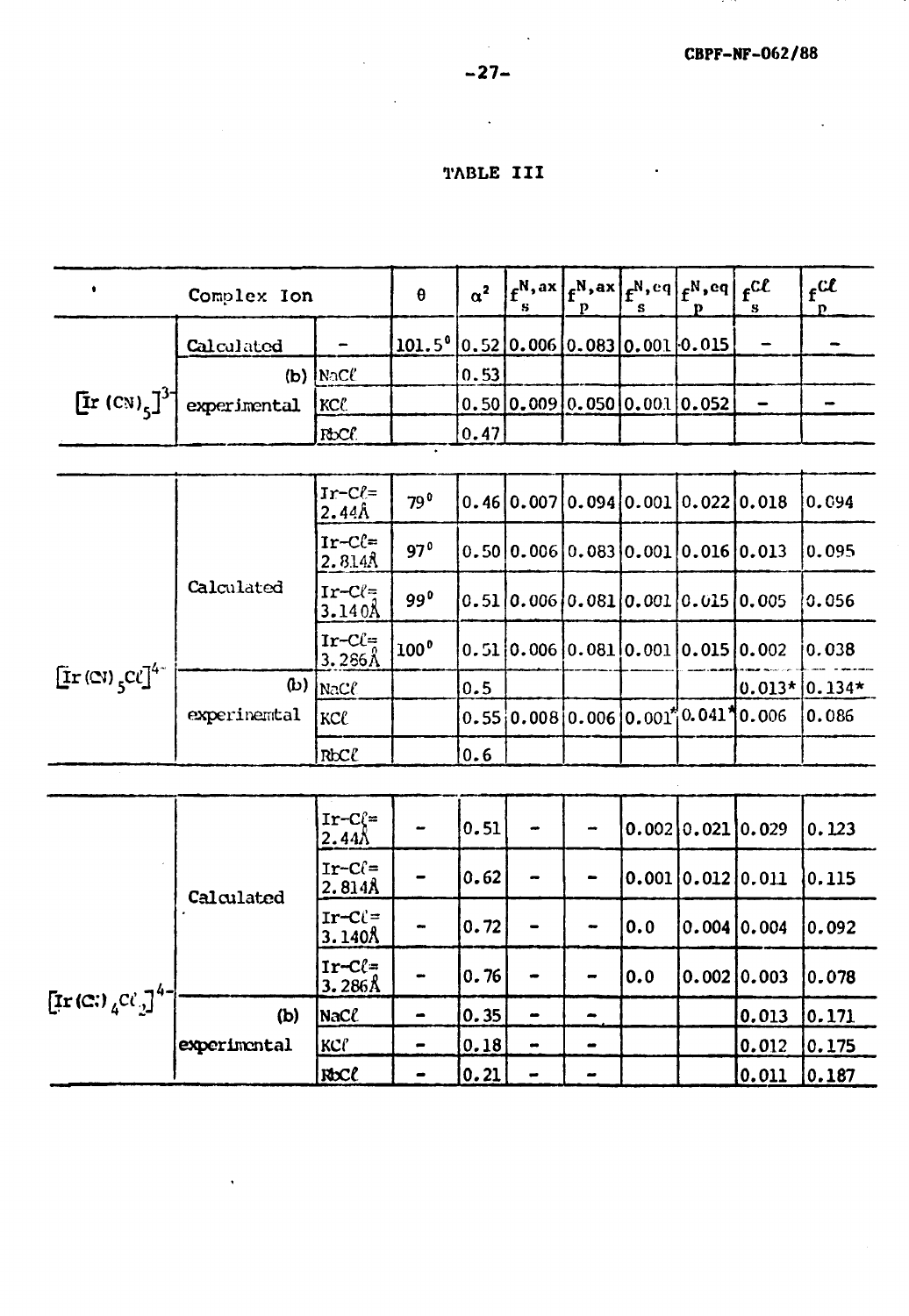| <b>TABLE IV</b> |  |  |  |
|-----------------|--|--|--|
|                 |  |  |  |

 $\mathcal{L}(\mathbf{X})$  and  $\mathcal{L}(\mathbf{X})$ 

 $\bar{z}$ 

| Complex<br>Ion                                                                  | Ircl            |                              | 5d populations             |                             |  | 6p Populations  |             | $V_{zz}$ (5d)     | $V_{zz}$ (6p) | Total $V_{zz}$ | Experimental                                                |                                                    |
|---------------------------------------------------------------------------------|-----------------|------------------------------|----------------------------|-----------------------------|--|-----------------|-------------|-------------------|---------------|----------------|-------------------------------------------------------------|----------------------------------------------------|
|                                                                                 | distance<br>(A) | θ                            | $5d_{2}$                   | $ ^{5d}x^{2}-y^{2} ^{5d}xy$ |  | $ 5d_{xz(yz)} $ | $6P_{x(y)}$ | $6p$ <sub>z</sub> |               |                | $(10^{17}V/cm^{2})$ $(10^{17}V/cm^{2})$ $(10^{17}V/cm^{2})$ | $\sqrt{\frac{v}{z}}$<br>$(10^{17}V/cm^{2})$        |
| $\left[\text{Ir}(\text{CV})_{5}\right]^{3-}$                                    |                 |                              | $[101.5^\circ]1.242]0.936$ |                             |  | 1.869 1.815     | 0.154       | 0.201             | $-14.38$      | $-1.92$        | $-16.30$                                                    | NaCl: 25.10<br>KCC: 21.29<br>$RC\mathcal{C}:13.03$ |
| $ \mathbf{I} \times (\mathbf{C} \mathbf{V})  \leq C \mathbf{C}^{-1} \cdot 2.44$ |                 | 79 <sup>5</sup>              |                            |                             |  |                 |             |                   | $-18.02$      | $+1.98$        | $-16.04$                                                    |                                                    |
|                                                                                 | 2.814           | $97^{\circ}$                 |                            | 1.290 0.912                 |  | 1.866 1.847     | 0.141       | 0.135             | $-20.30$      | $+0.24$        | $-20.06$                                                    | NaC£:30.51                                         |
|                                                                                 | 3.140           | $99^0$                       |                            |                             |  |                 |             |                   | $-16.94$      | $-0.95$        | $-17.89$                                                    | $KC^2$ :19.70                                      |
|                                                                                 | 3.286           | 100°                         |                            |                             |  |                 |             |                   | $-15.83$      | $-1.10$        | $-16.93$                                                    | RCC:11.44                                          |
| $[\text{Ir(}\alpha_0\alpha_2]^4]$ 2.44                                          |                 | $\blacksquare$               |                            |                             |  |                 |             |                   | $-16.54$      | $+2.64$        | $-13.90$                                                    |                                                    |
|                                                                                 | 2.814           | $\qquad \qquad \blacksquare$ | 1.194 0.941                |                             |  | $1.863$ 1.894   | [0.161]     | 0.054             | $-16.07$      | $+4.41$        | $-11.65$                                                    | NaCl: 67.69                                        |
|                                                                                 | 3.140           | $\blacksquare$               |                            |                             |  |                 |             |                   | $-11.31$      | $+5.84$        | $-5.47$                                                     | KCZ:76.27                                          |
|                                                                                 | 3.286           | $\qquad \qquad \blacksquare$ |                            |                             |  |                 |             |                   | $-8.85$       | $+6.40$        | $-2.45$                                                     | $RC\mathcal{C}:89.61$                              |
|                                                                                 |                 |                              |                            |                             |  |                 |             |                   |               |                |                                                             |                                                    |

 $\bullet$ 

 $\mathbf{r}$ 

 $\bar{\phantom{a}}$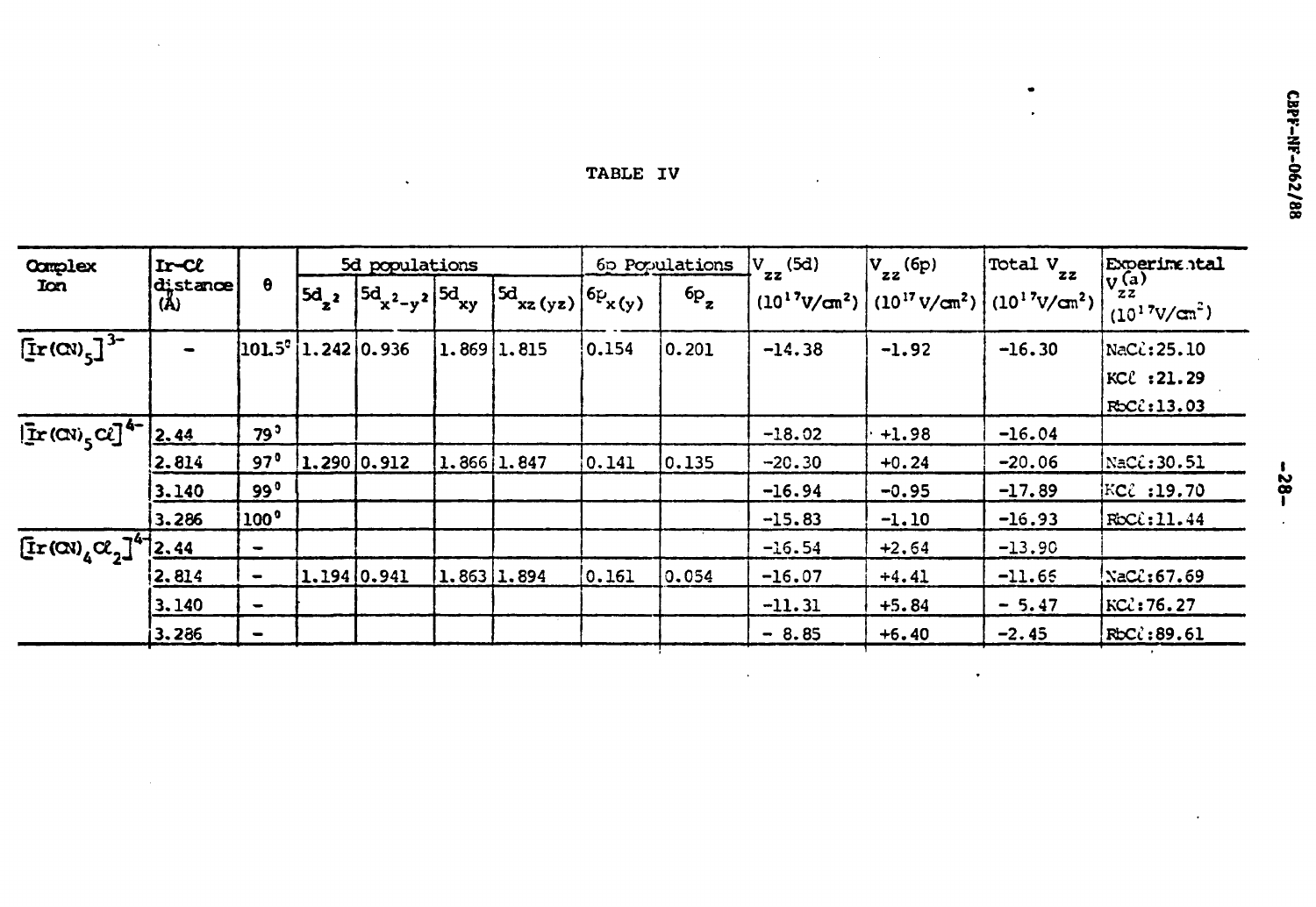**REFERENCES**

- **1) A. Abragam and B. Bleaney, "Electron Paramagnetic Resonance of Transition Metal Ions". Clarendon Press, Oxford (1970).**
- **2) N.V. Vugman and V.K. Jain, "Electron Paramagnetic Resonance Studies of Irradiated Single Crystals of Alkali Halides Doped with Cyanide Complexes of Co, Rh, Ir, Fe, Ru and Os. A Review", Revue Roumaine de Physique, in press.**
- **3) N.V. Vugman, A.O. Caride arid J. Danon, J. Chem. Phys. 5\_9, 4418 (1973).**
- **4) N.V. Vugman, A.M. Rossi and J. Danon, J. Chem. Phys. 6JJ, 3152, (1978).**
- **5) N.V. Vugman and N.M. Pinhal, Mol. Phys. £9, 1315 (1983).**
- 6) N.M. Pinhal and N.V. Vugman, J. Phys. C 18, 6273 (1985).
- **7) S. Martins Jr. and N.V. Vugrnan, Chem. Phys. Letts. 141, 548 (1987).**
- **8) B.R. McGarvey, J. Phys. Chem. 7^, 51 (1967).**
- **9) P.W. Atkins and M.C.R. Symons, "The Structure of Inorganic Radicals", Elsevior, Amsterdam (1967).**
- **10) R.G. Hayes, "ESR of Metal Complexes", Ed. by Teh Fu Yen, Plenum Press, New York (1969), pg. 23.**
- **11) C.J. Ballhausen and H.B. Gray, "Molecular Orbital Theory", Benjamin, New York (1965); C.J. Ballhausen and H.B. Gray, Inorg. Chem., 2, 426 (1963).**
- **12) M. Wolfsberq and L. Helmholz, J. Chem. Phys. 20' 837 (1952).**
- 13) D. Guenzburger, A. Garnier and J. Danon, Inorg. Chimica Acta, **21, 119 (1977).**
- **14) H. Basch, A. Vlste and H.B. Gray, J. Chem. Phys. \_44, 10 (1966).**
- **15) V.I. Baranoskii and A.B. Nikol'skii, Theorct. Exp. Chem. 3, 309 (1970).**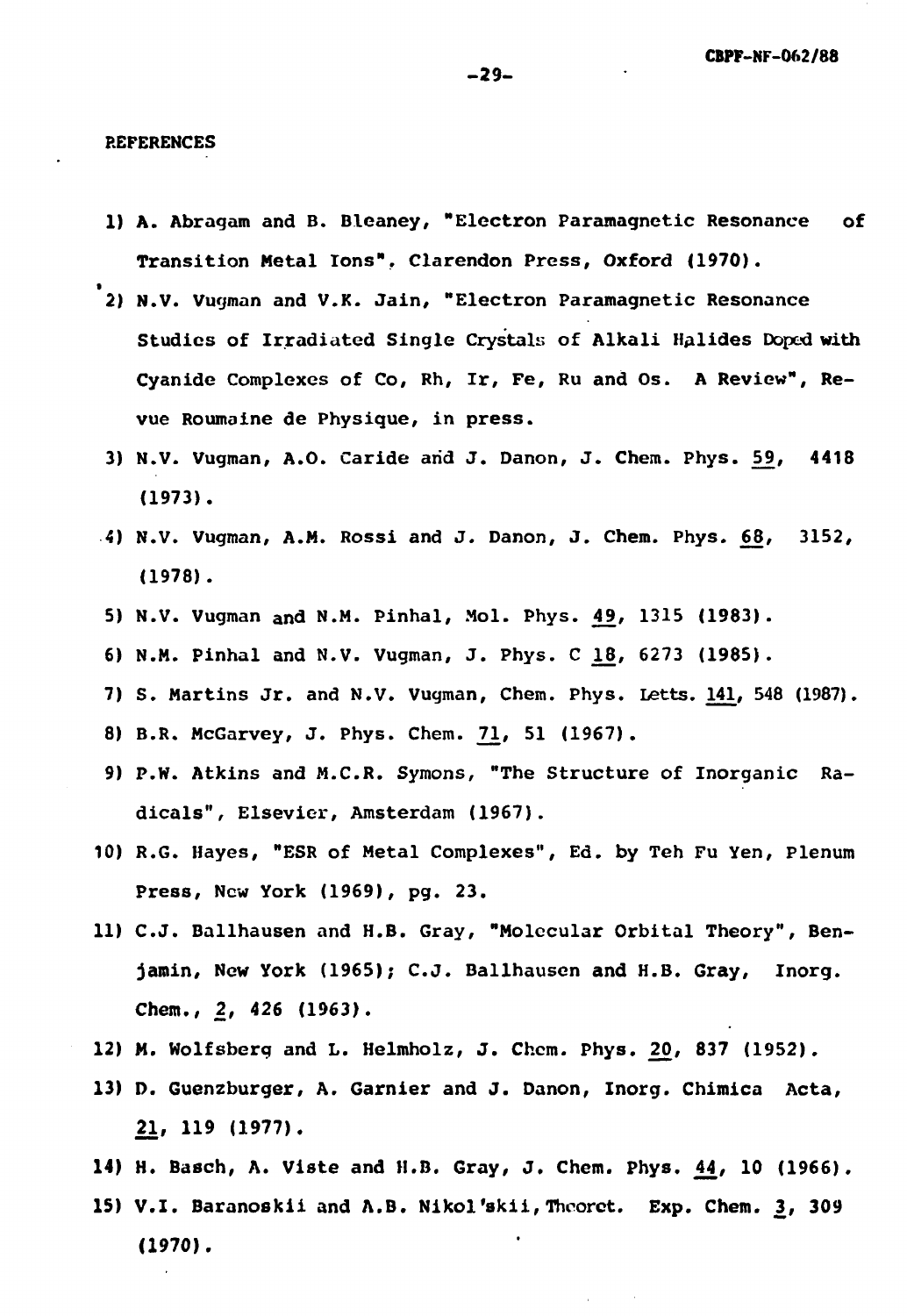- 16) I. Lindgren and A. Rosén, "Case Studies in Atomic Physics" 4, 93 (1974).
- 17) W. Kohn and L.J. Sham, Phys. Rev. 140, A1133 (1965); R. Gaspar, Acta Phys. Acad. Sci. Hung., 3, 263 (1954).
- 18) J.C. Slater, "Quantum Theory of Molecules and Solids", vol. IV, McGraw-Hill, New York (1974).
- 19) S.R. Nogueira and D. Guenzburger, unpublished.
- 20) L.L. Lohr Jr. and P. Pyykko, Chem. Phys. Letters, 62, 333 (1979).
- 21) J. Chris Culbersom, P. Knappe, N. Rösch and M.C. Zerner, Theor. Chim. Acta 71, 21 (1987).
- 22) P.T. Manoharan and H.B. Gray, J. Am. Chem. Soc. 87, 3340 (1965).
- 23) J.J. Alexander and H.B. Gray, J. Am. Chem. Soc. 90, 4260 (1968); G.L. Geoffroy, M.S. Wrighton, G.S. Hammond and H.B. Gray, Inorg. Chem. 13, 430 (1974).
- 24) H. Basch and H.B. Gray, Theoret. Chim. Acta 4, 367 (1966).
- 25) E. Clementi, "Tables of Atomic Functions", Suppl. to "Ab-initio Computations in Atoms' and Molecules", I.B.M. Journal of Research and Development, 9, 2 (1965).
- 26) R.S. Mulliken, J. Chem. Phys. 23, 1833 (1955).
- 27) J.J. Alexander and H.B. Gray, Coord. Chem. Rev. 2, 29 (1967).
- 28) R.M. Sternheimer, Phys. Rev. 164, 10 (1967).
- 29) D.E. Ellis, D. Guenzburger and H.B. Jansen, Phys. Rev. B28, 3697 (1985).
- 30) See, for example: S. Biittgenbach, M. Herschel, G. Meisel, E. Schrödl and W. Witte, Z. Physik 263, 341 (1973); W.J. Childs, N. Fred, E. Schrodl and Th. A.M. van Klcef, Phys. Rev. AlO, **1028** (1973).
- 31) R. Vianden, Hyperfine Interactions 15/16, 1081 (1983).
- 32) R. Hoffman, J. Chom. Phys. 39, 1397 (1963),

-30-